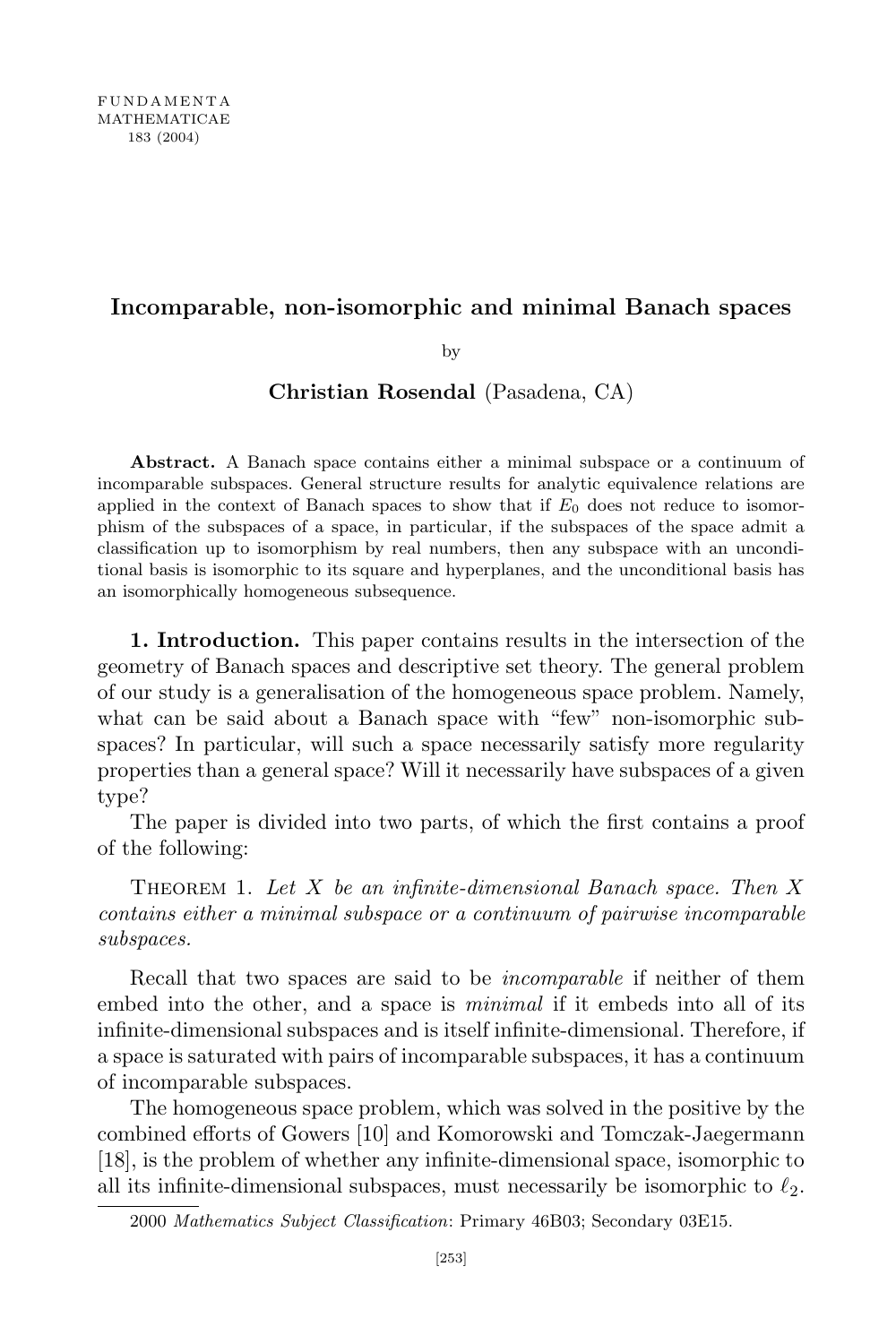As a continuation of this one can ask how many isomorphism classes of subspaces a non-Hilbertian space has to contain. Infinitely many? A continuum? Even for some of the classical spaces this question is still open, though recently progress has been made by Ferenczi and Galego [7].

Our theorem and proof turn out to have something to say about the following two problems of Gowers ([10, Problems 7.9 and 7.10]):

- Determine which partial orders can be realised as the set of subspaces of an infinite-dimensional Banach space under the relation of embeddability. Or at least find strong conditions such a partial order must necessarily satisfy.
- Find further applications of the main determinacy result in [10]. In particular, are there any applications that need its full strength, i.e., that need it to hold for analytic and not just open sets?

Our Theorem 1 says that any such partial order must have either a minimal element or an antichain of continuum size. And, as will be evident, the proof does in fact very much need the full strength of the determinacy result.

We mention that our proof relies heavily on methods of logic and we have therefore included a short review of the most basic notions of set theory indispensable to understand the proof. Also for the benefit of the non-analyst we recall some standard notions from Banach space theory.

Before presenting the results of the second part, we will first need this brief review.

1.1. Descriptive set theory. Our general reference for descriptive set theory will be the book [17] by Kechris, whose notation will be adopted here.

A Polish space is a separable completely metrisable space. A measurable space whose algebra of measurable sets are the Borel sets of some Polish topology is said to be *standard Borel*. These spaces turn out to be completely classified up to Borel isomorphism by their cardinality, which can be either countable or equal to that of the continuum. A subset of a standard Borel space is analytic if it is the image by a Borel function of some standard Borel space, and *coanalytic* if its complement is analytic. It is *C*-measurable if it belongs to the smallest  $\sigma$ -algebra containing the Borel sets and closed under the Suslin operation. In particular, analytic sets are C-measurable as they can be obtained by the Suslin operation applied to a sequence of Borel sets. C-measurable sets in Polish spaces satisfy most of the classical regularity properties, such as universal measurability and the Baire property. We denote by  $\Sigma_1^1$ ,  $\Pi_1^1$  and  $\Sigma_2^1$  the classes of analytic, coanalytic and Borel images of coanalytic sets respectively. A classical result of Sierpinski states that any  $\Sigma^1_2$  set is the union of  $\aleph_1$  Borel sets.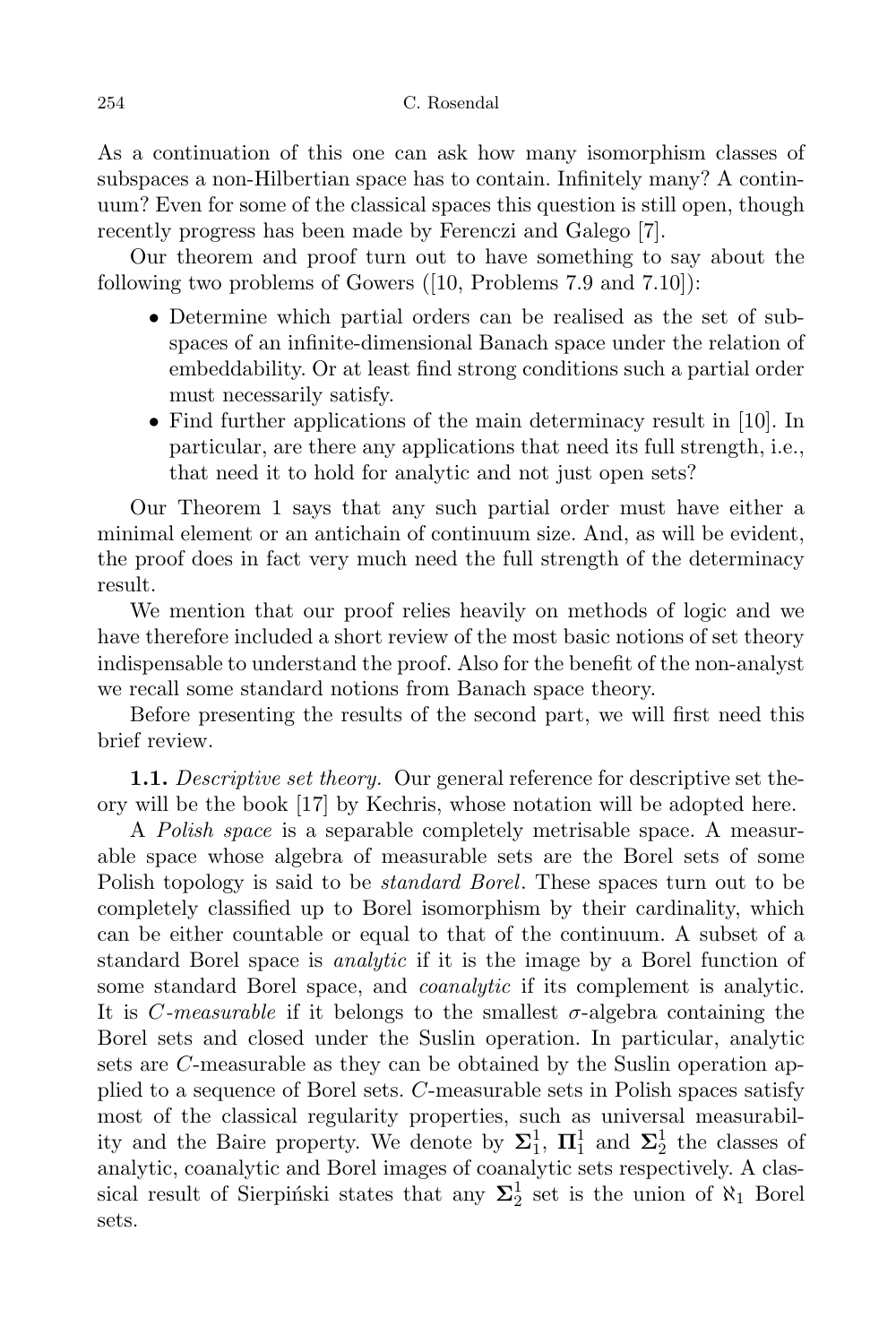Let X be a Polish space and  $\mathcal{F}(X)$  denote the set of closed subsets of X. We endow  $\mathcal{F}(X)$  with the following  $\sigma$ -algebra that renders it a standard Borel space. The generators are the following sets, where U varies over the open subsets of  $X$ :

$$
\{F \in \mathcal{F}(X) \mid F \cap U \neq \emptyset\}.
$$

The resulting measurable space is called the  $Effros-Borel$  space of X.

Fix some basis  $\{U_n\}$  for the space  $C(2^{\mathbb{N}})$  and define the Borel set  $\mathfrak{B}$  by

$$
\mathfrak{B} = \{ F \in \mathcal{F}(C(2^{\mathbb{N}})) \mid \forall n \ (0 \in U_n \to F \cap U_n \neq \emptyset) \land \forall n, m, l \ \forall r, t \in \mathbb{Q} \ (rU_n + tU_m \subseteq U_l \land F \cap U_n \neq \emptyset \land F \cap U_m \neq \emptyset \to F \cap U_l \neq \emptyset) \}.
$$

This evidently consists of all the closed linear subspaces of  $C(2^N)$  and, as  $C(2^N)$  is isometrically universal for separable Banach spaces, any separable Banach space has an isometric copy in  $\mathfrak{B}$ . We can therefore view  $\mathfrak{B}$  as the standard Borel space of all separable Banach spaces. When one wants to restrict attention to the subspaces of some particular space X one only needs to consider the Borel subset  ${Y \in \mathfrak{B} \mid Y \subseteq X}$ . Moreover, it is not hard to see that most reasonably definable properties and relations are at most  $\Sigma_2^1$  in  $\mathfrak{B}$  or  $\mathfrak{B}^n$ ; for example, the relations of isometry and isomorphism are both analytic in  $\mathfrak{B}^2$ , exactly as expected. For a systematic study of the descriptive complexity of different relations between Banach spaces, one should mention the article [3] by B. Bossard.

A theme of descriptive set theory that has been extensively developed the last fifteen years or so, is the Borel reducibility ordering of analytic equivalence relations on standard Borel spaces. This ordering is defined as follows: Suppose  $E \subseteq X^2$  and  $F \subseteq Y^2$  are analytic equivalence relations on standard Borel spaces X and Y. We say that  $E$  is *Borel reducible* to  $F$ , in symbols  $E \leq_B F$ , if there is a Borel measurable function  $f : X \to Y$  such that for all  $x, y \in X$ ,

$$
x\boldsymbol{E}y \Leftrightarrow f(x)\boldsymbol{F}f(y).
$$

Moreover, when  $X$  and  $Y$  are Polish and  $f$  can be taken to be continuous, we write  $E \leq_{\text{c}} F$ .

Heuristically,  $X$  represents a class of mathematical objects (e.g., separable Banach spaces) that we wish to classify up to  $\mathbf{E}$ -equivalence (e.g., isomorphism) by complete invariants belonging to some other category of mathematical objects. A reduction  $f: X \to Y$  of **E** to **F** then corresponds to a classification of X-objects up to  $E$ -equivalence by Y-objects up to F-equivalence.

Another way of viewing the Borel reducibility ordering is as a refinement of the concept of cardinality. It provides a concept of relative cardinality for quotient spaces in the absence of the axiom of choice, since a reduction of  $E$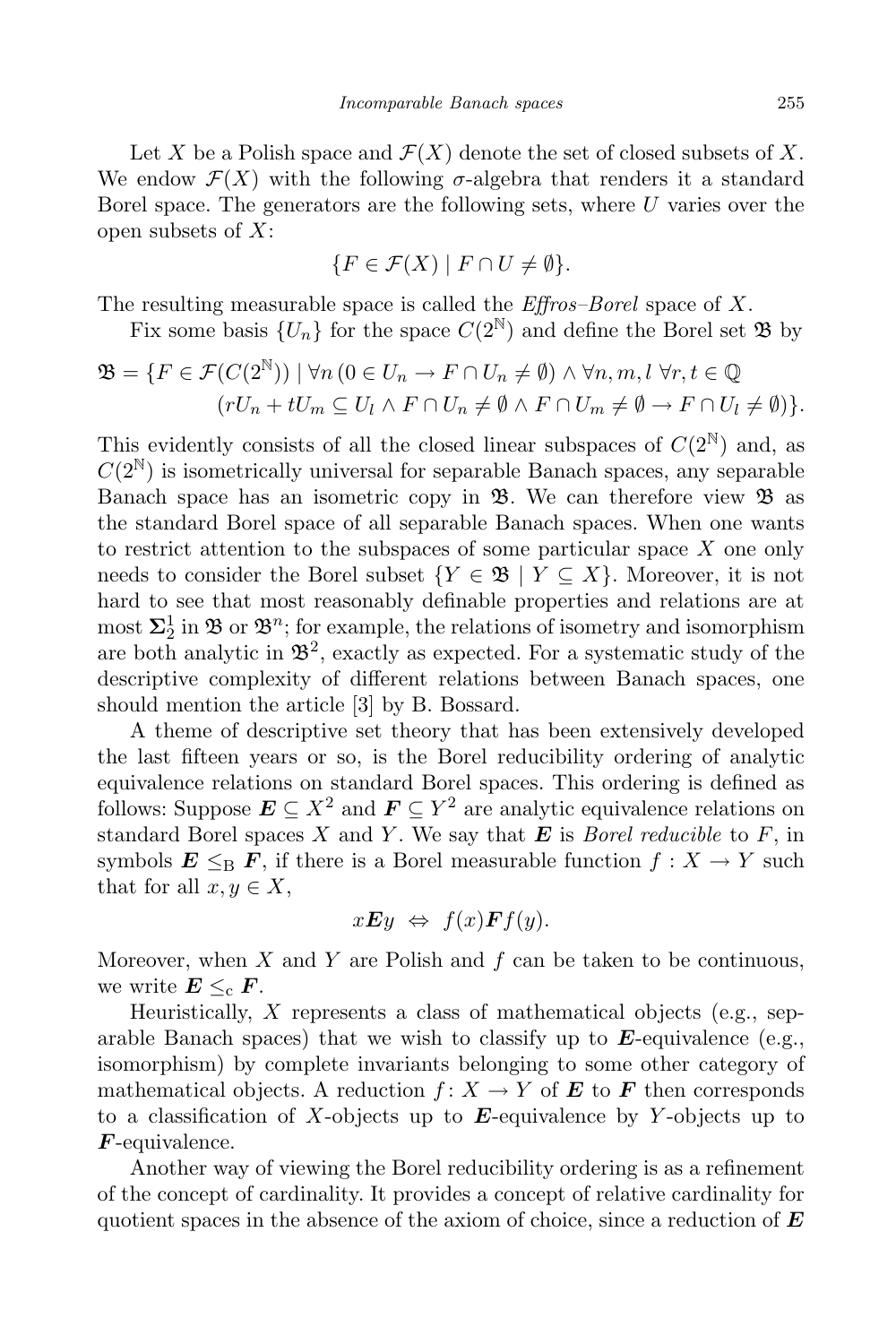to F is essentially an injection of  $X/E$  into  $Y/F$  admitting a Borel lifting from  $X$  to  $Y$ .

A few words on the power of the continuum: We say that an analytic equivalence relation  $E$  on a standard Borel space X has a *continuum of* classes if there is an uncountable Borel set  $B \subseteq X$  consisting of pairwise  $E$ inequivalent points. This is known to be stronger than just demanding that there should be some bijection between the set of classes and R. There are for example analytic equivalence relations having exactly  $\aleph_1$  classes, but not having a continuum of classes (in the above sense) in any model of set theory. But an uncountable Borel set is always Borel isomorphic to R, independently of the size of the continuum. For an example of an analytic equivalence relation with uncountably many but not continuum many classes, define  $E$ on  $\mathcal{P}(\mathbb{Q})$  by

 $AEB \Leftrightarrow [(A, <sub>0</sub>) \text{ and } (B, <sub>0</sub>) \text{ are not wellordered or } (A, <sub>0</sub>) \cong (B, <sub>0</sub>)].$ 

If A is some infinite subset of N, we denote by  $[A]^{\mathbb{N}}$  the space of all infinite subsets of A equipped with the topology induced by the product topology on  $2^A$ . Furthermore, for two sets A and B we write  $A \subseteq^* B$  iff  $A \setminus B$  is finite. Then  $A \subsetneq^* B$  iff  $A \subseteq^* B$  but  $B \nsubseteq^* A$ . Also, when  $A \subseteq \mathbb{N}$ and  $k \in \mathbb{N}$  we let  $A/k = \{n \in A \mid n > k\}$ . We will occasionally also consider natural numbers as ordinals, so that  $n = \{0, 1, \ldots, n-1\}.$ 

We will repeatedly use the following result of Ellentuck and Louveau extending results of Galvin–Prikry for Borel sets and of Silver for analytic sets: if  $\mathcal{A} \subseteq [\mathbb{N}]^{\mathbb{N}}$  is a *C*-measurable set, then there is some  $A \in [\mathbb{N}]^{\mathbb{N}}$  with  $\text{either } [A]^{\mathbb{N}} \subseteq \mathcal{A} \text{ or } [A]^{\mathbb{N}} \cap \mathcal{A} = \emptyset.$ 

This has the consequence that if  $f: [\mathbb{N}]^{\mathbb{N}} \to X$  is some C-measurable function with values in some Polish space X, then there is some  $A \in [\mathbb{N}]^{\mathbb{N}}$ such that the restriction of f to  $[A]^{\mathbb{N}}$  is continuous.

Among the simpler analytic equivalence relations are those that admit a classification by real numbers, i.e., those that are Borel reducible to the identity relation on  $\mathbb{R}$ . These are said to be *smooth*. It turns out that among *Borel* equivalence relations there is a minimum, with respect to  $\leq_B$ , nonsmooth one, which we denote by  $E_0$  (see [13]). It is defined on  $[N]^N$  as the relation of eventual agreement, i.e.,

$$
AE_0B \Leftrightarrow \exists n \; A/n = B/n.
$$

To see that  $E_0$  is non-smooth, suppose towards a contradiction that  $f$ :  $[N]^{\mathbb{N}} \to \mathbb{R}$  is a Borel function such that  $AE_0B \Leftrightarrow f(A) = f(B)$ . Then there is some infinite  $C \subseteq \mathbb{N}$  such that the restriction of f to  $[C]^{\mathbb{N}}$  is continuous. But, as the equivalence class of C is dense in  $[C]^{\mathbb{N}}$ , this means that f is constant on  $[C]^{\mathbb{N}}$ , contradicting the fact that  $[C]^{\mathbb{N}}$  intersects more than one equivalence class.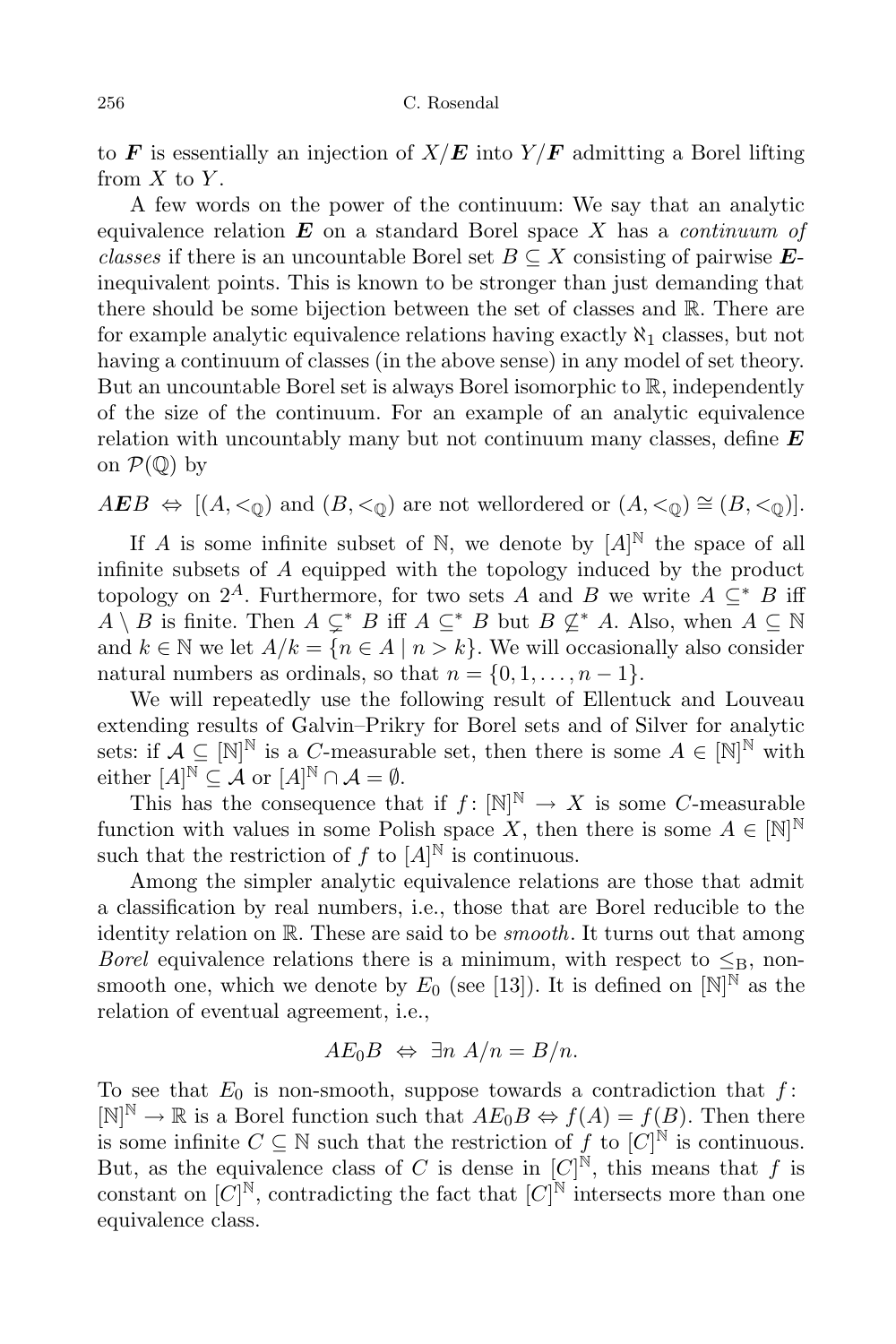On the other hand, any uncountable Borel set  $\mathcal{B} \subseteq [\mathbb{N}]^{\mathbb{N}}$  of pairwise almost disjoint sets will witness that  $E_0$  has a continuum of classes.

From this it follows that any analytic equivalence relation to which  $E_0$ reduces has a continuum of classes, but does not admit a classification by real numbers.

After these preliminary remarks we can state our second result.

THEOREM 2. Let X be a Banach space with an unconditional basis  $(e_n)$ . If  $E_0$  does not Borel reduce to isomorphism between subspaces generated by subsequences of the basis (and in particular if these admit a classification by real numbers), then any space spanned by a subsequence is isomorphic to its square and hyperplanes. Furthermore, in this case there is a subsequence of the basis such that all of its subsequences span isomorphic spaces.

For example, as the usual basis of Tsirelson's space does not have a subsequence all of whose subsequences span isomorphic spaces, this shows that there is no isomorphic classification of the subspaces of Tsirelson's space by real numbers.

This result can be coupled with Gowers's dichotomy [10] proving:

THEOREM 3. Let X be a separable Banach space. Either  $E_0$  Borel reduces to isomorphism between its subspaces, or X contains a reflexive subspace with an unconditional basis all of whose subsequences span isomorphic spaces.

For the above we will need some Ramsey type results for product spaces and some constructions for reducing  $E_0$ . These results seem to have an independent interest apart from their applications to Banach space theory in that they classify minimal counterexamples to Ramsey properties in product spaces. For **E** an equivalence relation on  $[N]^N$  and  $A \in [N]^N$ , we say that A is *E*-homogeneous if  $AEB$  for all  $B \in [A]^{\mathbb{N}}$ . Now we can state another of our results:

THEOREM 4. Let **E** be an analytic equivalence relation on  $[N]^N$  invariant under finite changes. Either  $E_0$  Borel reduces to  $E$ , or  $E$  admits a homogeneous set.

**1.2.** Schauder bases. Let X be some separable Banach space and  $(e_i)$  a non-zero sequence in X. We say that  $(e_i)$  is a basis for X if any vector x in X can be uniquely written as a norm convergent series  $x = \sum a_i e_i$ . In that case, the biorthogonal functionals  $e_k^*(\sum a_i e_i) := a_k$  and the projections  $P_n(\sum a_i e_i) := \sum_{i=0}^n a_i e_i$  are in fact continuous and moreover their norms are uniformly bounded.

If  $(e_i)$  is some non-zero sequence that is a basis for its closed linear span, written  $[e_i]$ , we say that it is a *basic sequence* in X. The property of  $(e_i)$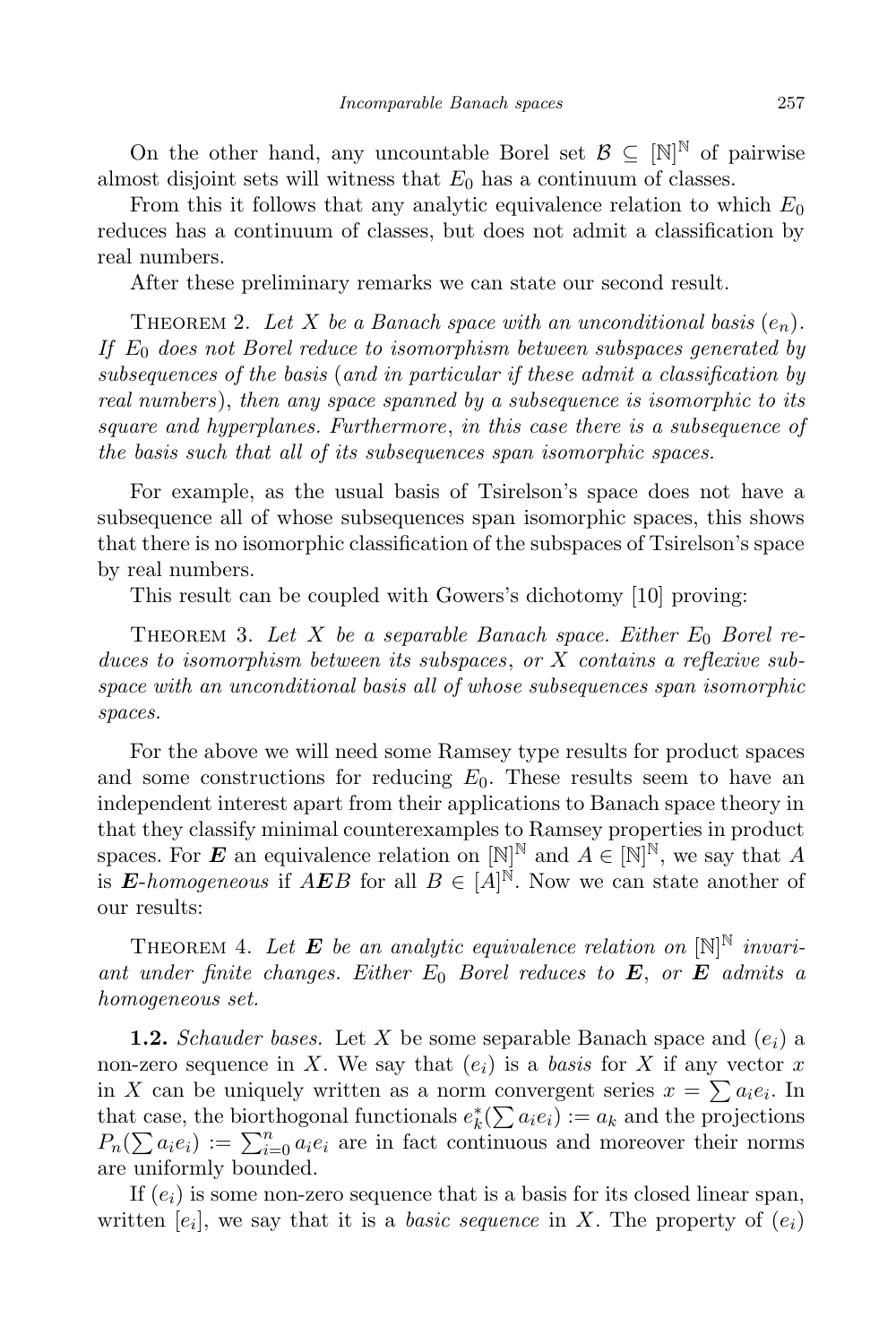being a basic sequence can also be equivalently stated as the existence of a constant  $K \geq 1$  such that for any  $n \leq m$  and  $a_0, a_1, \ldots, a_m \in \mathbb{R}$ ,

$$
\Big\|\sum_{i=0}^n a_i e_i\Big\| \le K \Big\|\sum_{i=0}^m a_i e_i\Big\|.
$$

Suppose furthermore that for any  $x = \sum a_i e_i$  the series actually converges unconditionally, i.e., for any permutation  $\sigma$  of N the series  $\sum a_{\sigma(i)}e_{\sigma(i)}$ converges to x. Then the basic sequence is said to be unconditional.

Again, being an unconditional basis for some closed subspace (which will be denoted by "unconditional basic sequence") is equivalent to there being a constant  $K \geq 1$  such that for all  $n, A \subseteq \{0, \ldots, n\}$  and  $a_0, \ldots, a_n \in \mathbb{R}$ ,

$$
\Big\|\sum_{i\in A}a_ie_i\Big\|\leq K\Big\|\sum_{i=0}^n a_ie_i\Big\|.
$$

We will in general only work with *normalised* basic sequences, i.e.,  $||e_i|| \equiv 1$ , which can always be obtained by taking  $e'_i := e_i / ||e_i||$ .

Given some vector  $x \in \text{span}(e_i)$  let its support, supp $(x)$ , be the set of indices i with  $e_i^*(x) \neq 0$ . For  $k \in \mathbb{N}$  and  $x, y \in \text{span}(e_i)$  we write  $k < x$  if  $k < \min \text{supp}(x)$ , and  $x < y$  if  $\max \text{supp}(x) < \min \text{supp}(y)$ . A block basis,  $(x_i)$ , over a basis  $(e_i)$  is a finite or infinite sequence of vectors in  $\text{span}(e_i)$ with  $x_0 < x_1 < x_2 < \cdots$ . This sequence will also be basic and in fact unconditional in case  $(e_i)$  is so.

Two basic sequences  $(e_i)$  and  $(t_i)$  are called *equivalent*, in symbols  $(e_i) \approx (t_i)$ , provided a series  $\sum a_i e_i$  converges if and only if  $\sum a_i t_i$  converges. This can also be stated as saying that  $T: e_i \mapsto t_i$  extends to an invertible linear operator between  $[e_i]$  and  $[t_i]$ . The quantity  $||T|| \cdot ||T^{-1}||$  is then the constant of equivalence between the two bases.

An unconditional basis that is equivalent to all of its subsequences is said to be *subsymmetric*. A simple diagonalisation argument then shows that it must be uniformly equivalent to all of its subsequences.

Two basic sequences  $(e_i)$  and  $(t_i)$  are said to be *permutatively equivalent* if there is some permutation  $\sigma$  of N such that  $(e_i)$  and  $(t_{\sigma(i)})$  are equivalent.

2. Incomparable and minimal subspaces. Two Banach spaces  $X$ and Y are called *incomparable* in case neither of them embed isomorphically into the other.  $X$  is said to be *minimal* if it embeds into all of its infinitedimensional subspaces and  $X$  itself is infinite-dimensional.

Our proof of the first theorem will proceed by a reduction to an analysis of Borel partial orders due to L. Harrington, D. Marker and S. Shelah [14]. Instrumental in our reduction will be the determinacy result of Gowers [10] on certain games in Banach spaces, which will guarantee that some choices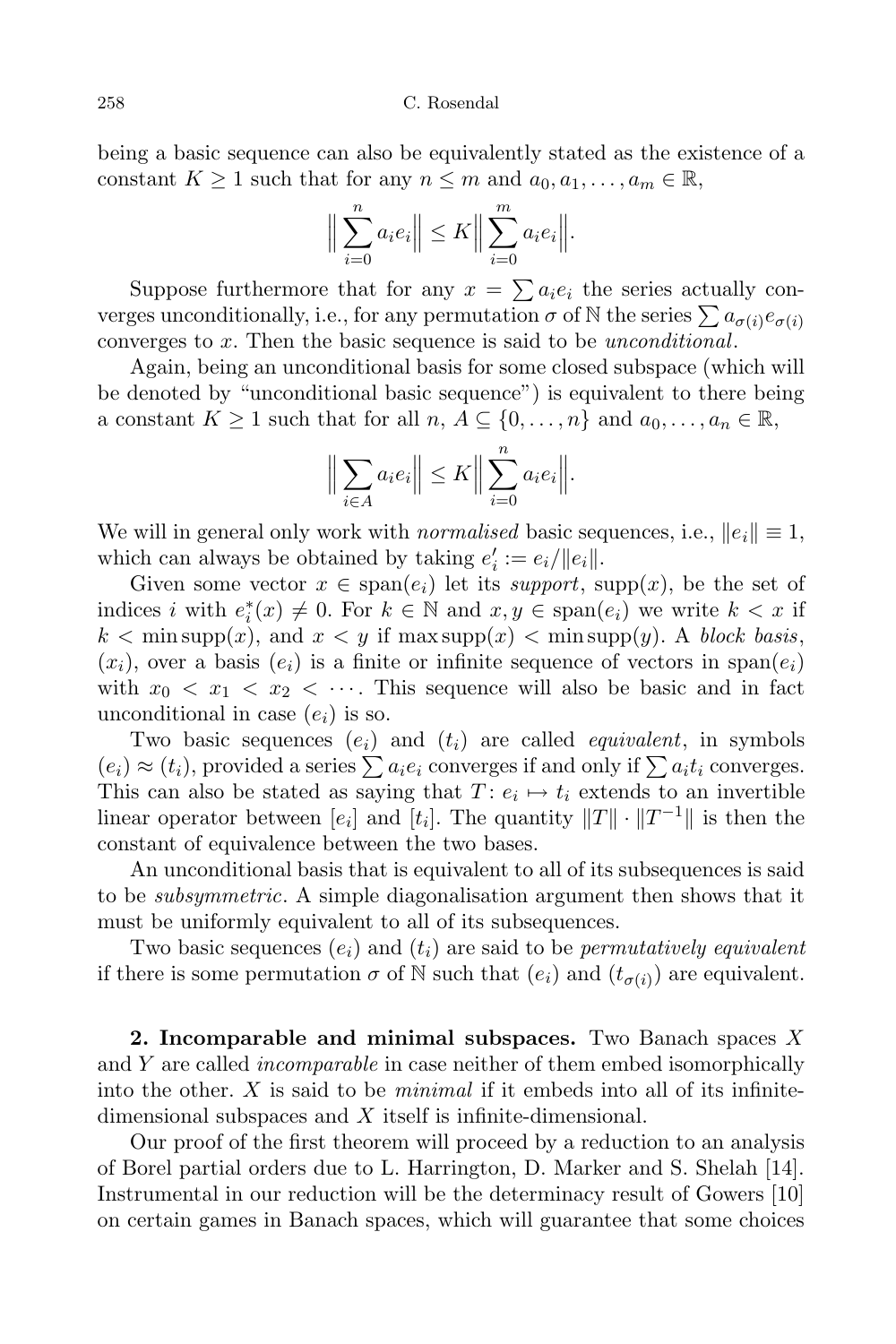can be done uniformly, a fact that is needed for definability purposes. Moreover, we will use some ideas of J. López-Abad [19] on coding reals with inevitable subsets of the unit sphere of a Banach space, which in turn relies on the results of Odell and Schlumprecht [20].

A nice presentation of the progress made in the geometric theory of Banach spaces in the nineties can be found in the article [11] by W. T. Gowers.

We mention that it was shown by a simpler argument in [9] by V. Ferenczi and the author that any Banach space either contains a minimal subspace or a continuum of non-isomorphic subspaces.

To simplify notation, we write  $X \subseteq Y$  if X embeds isomorphically into Y , and we always suppose the spaces we are working with to be separable infinite-dimensional. Then  $\sqsubseteq$  restricted to the standard Borel space of subspaces of some separable Banach space becomes an analytic quasi-order, i.e., transitive and reflexive. So Theorem 1 amounts to saying that  $\subseteq$  has either a minimal element or a perfect antichain.

Suppose  $(e_i)$  is a normalised basic sequence with norm denoted by  $\|\cdot\|$ . We call a normalised block vector  $x$  with finite support *rational* if it is a scalar multiple of a finite linear combination of  $(e_i)$  with rational coordinates. Notice that there are only countably many rational (finite) block vectors, which we can gather in a set Q and give it the discrete topology. Let  $bb_0(e_i)$ be the set of block bases of  $(e_i)$  consisting of rational normalised block vectors. This is easily seen to be a closed subspace of  $Q^N$ , which is itself a Polish space. Moreover, the canonical function sending  $X \in bb<sub>0</sub>(e<sub>i</sub>)$  to its closed span in  $\mathfrak{B}$  is Borel, so the relations of isomorphism, etc., become analytic on  $bb_{\mathbb{Q}}(e_i)$ .

We recall the following classical facts: Any infinite-dimensional Banach space contains an infinite normalised basic sequence  $(e_i)$ . Moreover, if Y is any subspace of  $[e_i]$ , then it contains an isomorphic perturbation of a block basic sequence of  $(e_i)$ . Again, any block basic sequence is equivalent to some member of  $bb_{\mathbb{Q}}(e_i)$ . So this explains why we can concentrate on  $bb_{\mathbb{Q}}(e_i)$  if we are only looking for minimal subspaces.

For  $X, Y \in bb_{\mathbb{Q}}(e_i)$ , let  $X \leq Y$  if X is a blocking of Y, i.e., if any element of  $X$  is a linear combination over  $Y$ . Note that this does not imply that they are rational block vectors over Y, but only over  $(e_i)$ . Moreover, if  $Y = (y_i), X = (x_i) \in bb_{\mathbb{Q}}(e_i)$ , set  $Y \leq^* X$  if  $(y_i)_{i \geq k} \leq X$  for some k. Also, for  $\Delta = (\delta_i)$  an infinite sequence of strictly positive reals write  $d(X, Y) < \Delta$ if  $||x_i - y_i|| < \delta_i$  for all *i*.

Write  $X \approx Y$  if the bases are equivalent and  $X \cong Y$  if they span isomorphic spaces. Then a classical perturbation argument shows that there is some  $\Delta$ , depending only on the constant of the basis, such that for any  $X, Y \in bb<sub>0</sub>(e<sub>i</sub>)$  if  $d(X, Y) < \Delta$ , then  $X \approx Y$  and in particular  $X \cong Y$ . Write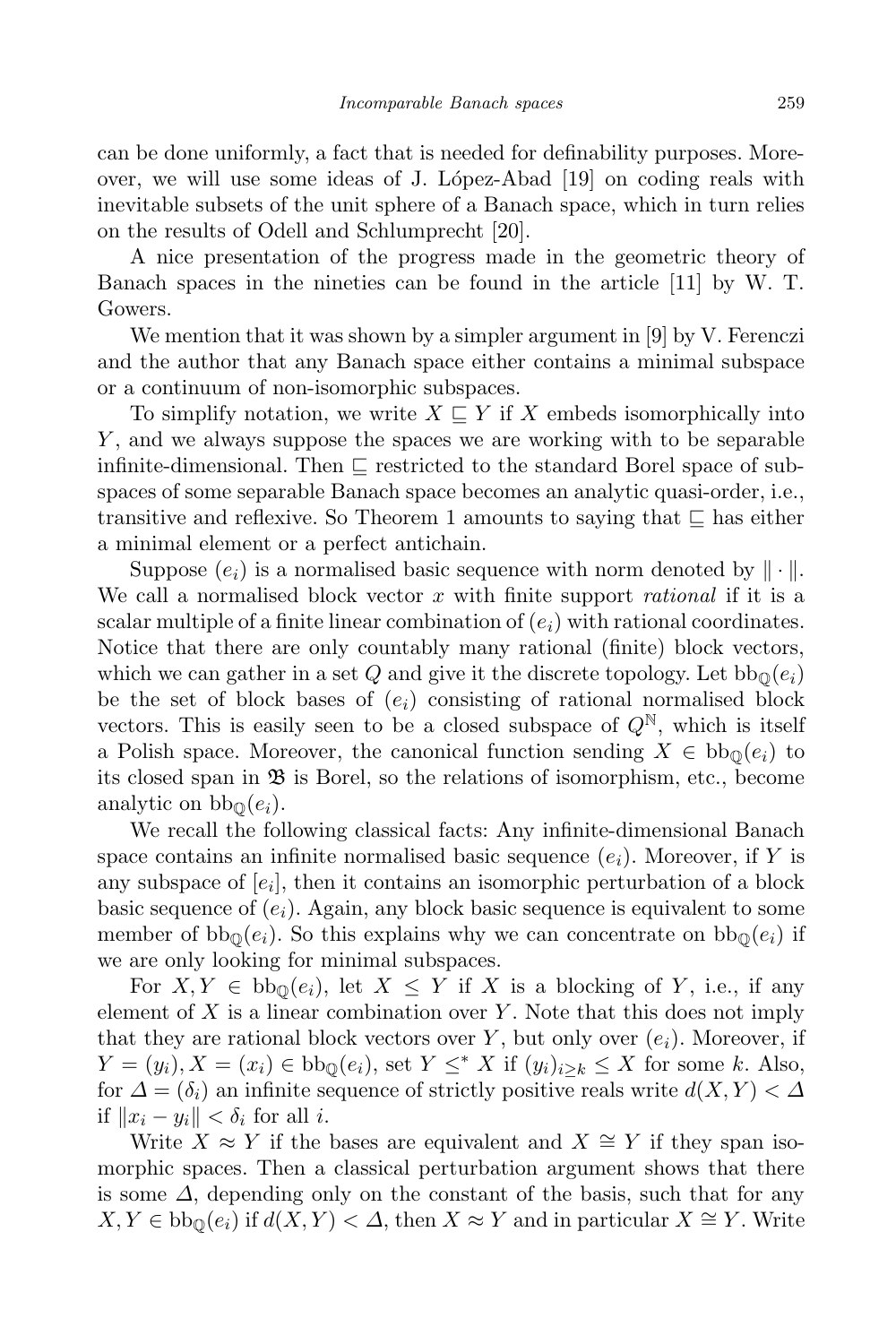also  $X = (x_i) \subseteq Y = (y_i)$  if  $\exists k \; \forall i \geq k \; x_i = y_i$ . Then, evidently,  $X \subseteq Y$ implies  $X \approx Y$ .

For a subset  $A \subseteq bb_{\mathbb{Q}}(e_i)$  let

$$
A^* = \{ Y \in \text{bb}_{\mathbb{Q}}(e_i) \mid \exists X \in A \ X \simeq Y \},
$$
  

$$
A_{\Delta} = \{ Y \in \text{bb}_{\mathbb{Q}}(e_i) \mid \exists X \in A \ d(X, Y) < \Delta \}.
$$

Notice that if A is analytic then so are both  $A^*$  and  $A_{\Delta}$ . Again  $[Y] = \{X \in$  $bb_{\mathbb{O}}(e_i) \mid X \leq Y$ . Such an A is said to be *large* in [Y] if for any  $X \in [Y]$ we have  $[X] \cap A \neq \emptyset$ .

For  $(e_i)$  a given normalised basis,  $A \subseteq bb_0(e_i)$  and  $X \in bb_0(e_i)$ , the Gowers game  $\partial_X^A$  is defined as follows: in the kth move of the game, player I plays a rational normalised block vector  $y_k$  of  $(e_i)$  such that  $y_{k-1} < y_k$  and  $y_k$  is a block on X. Player II responds by either doing nothing or playing a rational normalised block vector x such that  $x \in [y_{l+1}, \ldots, y_k]$  where l was the last move where II played a vector. So player II wins the game if in the end she has produced an infinite rational block basis  $X = (x_i) \in A$ . This is an equivalent formulation due to J. Bagaria and J. López-Abad  $[1]$ of Gowers's original game.

Gowers [10] proved that if  $A \subseteq bb_0(e_i)$  is analytic, large in [Y], and  $\Delta$ is given, then for some  $X \in [Y]$ , II has a winning strategy in the game  $\mathcal{O}_X^{A_{\Delta}}$ .

We also mention a result of Odell and Schlumprecht [20, 21] obtained from their solution to the distortion problem: If  $E$  is an infinite-dimensional Banach space not containing  $c_0$ , there are an infinite-dimensional subspace F and  $A, B \subseteq \mathcal{S}_F$  of positive distance such that any infinite-dimensional subspace of  $F$  intersects both  $A$  and  $B$ .

The following was shown in [9]:

LEMMA 5. (MA) Let  $A \subseteq \text{bb}_{\mathbb{Q}}(e_i)$  be linearly ordered under  $\leq^*$  of cardinality strictly less than the continuum. Then there is some  $X \in bb_0(e_i)$ such that  $X \leq^* Y$  for all  $Y \in A$ .

From this lemma one gets the following:

LEMMA 6.  $(MA + \neg CH)$  Suppose  $W \subseteq bb_{\mathbb{Q}}(e_i)$  is a  $\Sigma^1_{2}$  set large in some [Y], and  $\Delta > 0$ . Then II has a winning strategy in  $\sup_{X}^{\mathbb{W}_{\Delta}^{*}}$  for some  $X \in [Y].$ 

*Proof.* Let  $\mathbb{W} = \bigcup_{\omega_1} \mathbb{V}_{\xi}$  be a decomposition of  $\mathbb{W}$  as an increasing union of  $\aleph_1$  Borel sets. We claim that some  $\mathbb{V}_{\xi}^*$  is large in [Z] for some  $Z \in [Y]$ , which by Gowers's theorem will be enough to prove the lemma. So suppose not and find  $Y_0 \in [Y]$  such that  $[Y_0] \cap \mathbb{V}_0^* = \emptyset$ . Repeating the same process and diagonalising at limits, we find  $Y_{\xi} \in [Y]$  for  $\xi < \omega_1$  such that  $[Y_{\xi}] \cap \mathbb{V}_{\xi}^{*} = \emptyset$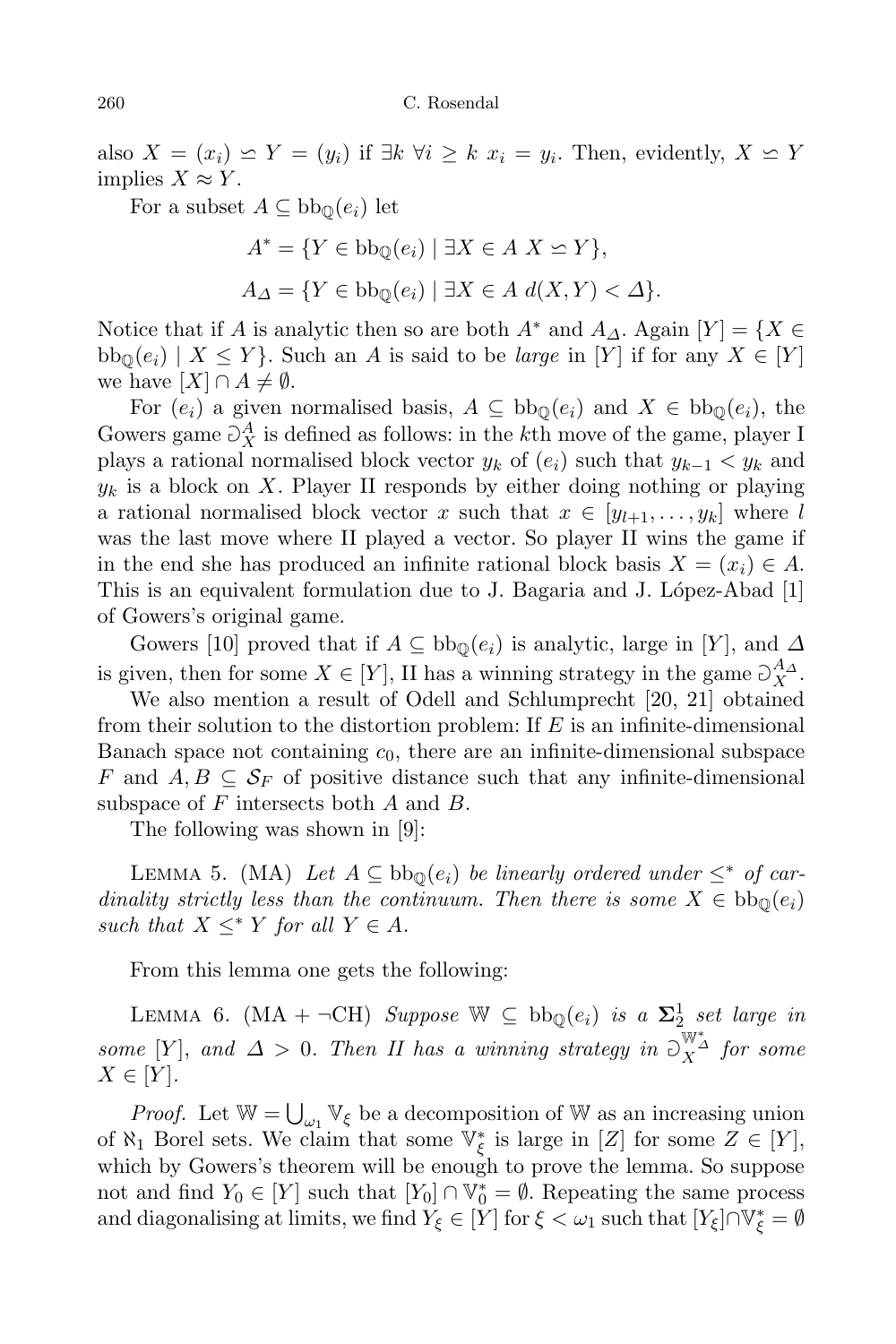and  $Y_{\xi} \leq^* Y_n$  for  $\eta < \xi$ . By the above lemma there is some  $Y_{\infty} = (y_i) \in [Y]$ with  $Y_{\infty} \leq^* Y_{\xi}$  for all  $\xi < \omega_1$ .

We claim that  $[(y_{2i})] \cap \mathbb{W} = \emptyset$ . Otherwise, for  $Z = (z_i) \in [(y_{2i})] \cap \mathbb{W}$ find  $\xi < \omega_1$  such that  $Z \in \mathbb{V}_{\xi}$ . Now as  $(y_i) \leq^* Y_{\xi}$  there is some k with  $(y_i)_{i\geq k} \leq Y_{\xi}$ , whence

$$
(y_{2i}) \simeq (y_k, y_{k+1}, y_{k+2}, \ldots, y_{2k-1}, y_{2k}, y_{2(k+1)}, y_{2(k+2)}, \ldots) \le Y_{\xi}.
$$

One now easily sees that there is some  $(x_i)$  with

 $(z_i) \leq (x_i) \leq (y_k, y_{k+1}, y_{k+2}, \ldots, y_{2k-1}, y_{2k}, y_{2(k+1)}, y_{2(k+2)}, \ldots),$ 

whereby  $(x_i) \in \mathbb{V}_{\xi}^*$ , contradicting  $\mathbb{V}_{\xi}^* \cap [Y_{\xi}] = \emptyset$ .

Therefore  $[(y_{2i})] \cap \mathbb{W} = \emptyset$ , again contradicting the largeness of W. ■

LEMMA 7.  $(MA + \neg CH)$  Suppose that  $(e_i)$  is a basic sequence such that  $[e_i]$  does not contain a minimal subspace. Then for any  $W \in \text{bb}_{\mathbb{Q}}(e_i)$  there are a  $Y \in [W]$  and a Borel function  $g: [Y] \to [Y]$  such that for all  $Z \in [Y]$ ,

 $q(Z) \leq Z \& Z \not\sqsubset q(Z).$ 

*Proof.* As  $c_0$  is minimal,  $[e_i]$  does not contain  $c_0$ . Therefore, by the solution to the distortion problem by Odell and Schlumprecht [20], we can, by replacing  $(e_i)$  by a block, suppose that we have two positively separated sets  $F_0, F_1$  of the unit sphere such that for any  $X \in \text{bb}_{\mathbb{Q}}(e_i)$  there are rational normalised blocks x, y on X with  $x \in F_0$  and  $y \in F_1$ . We call such sets inevitable.

Let now

$$
\mathbb{D} = \{ X = (x_i) \in \text{bb}_{\mathbb{Q}}(e_i) \mid \forall i \ x_i \in F_0 \cup F_1 \}
$$

and for  $X \in \mathbb{D}$  let  $\alpha(X) \in 2^{\mathbb{N}}$  be defined by

$$
\alpha(X)(i) = 0 \Leftrightarrow x_i \in F_0.
$$

Then  $\mathbb D$  is easily seen to be a closed subset of  $bb_{\mathbb Q}(e_i)$  and  $\alpha: \mathbb D \to 2^{\mathbb N}$  to be continuous. Furthermore, by the inevitability of  $F_0$  and  $F_1$ , we see that  $\mathbb D$  is large in every  $[Y]$ .

Let  $\mathbb{Q}_*^{\leq \mathbb{N}}$  be the set of finite non-identically zero sequences of rational numbers, endowed with the discrete topology. Then  $(\mathbb{Q}_*^{\leq N})^{\mathbb{N}}$  is Polish. For any  $Y \in bb_{\mathbb{Q}}(e_i)$  and  $(\underline{\lambda}_i) \in (\mathbb{Q}_*^{\leq \mathbb{N}})^{\mathbb{N}}$  define the block basis  $(\underline{\lambda}_i) \cdot Y$  of Y in the obvious way, by taking the successive linear combinations given by  $(\underline{\lambda}_i)$ .

Fix also some perfect set  $P$  of almost disjoint subsets of  $N$  seen as a subset of  $2^{\mathbb{N}}$  and let  $\beta \colon P \leftrightarrow (\mathbb{Q}_*^{\leq \mathbb{N}})^{\mathbb{N}}$  be a Borel isomorphism. Again

 $\mathbb{E} = \{X \in \mathbb{D} \mid \alpha(X) \in P\}$ 

is closed and large in  $bb_{\mathbb{Q}}(e_i)$ . Moreover, the set

 $\mathbb{W} = \{X = (x_i) \in \text{bb}_{\mathbb{O}}(e_i) \mid (x_{2i}) \in \mathbb{E} \land (x_{2i+1}) \not\sqsubseteq \beta \circ \alpha((x_{2i})) \cdot (x_{2i+1})\}$ is coanalytic. We claim that it is large in  $bb_{\mathbb{Q}}(e_i)$ .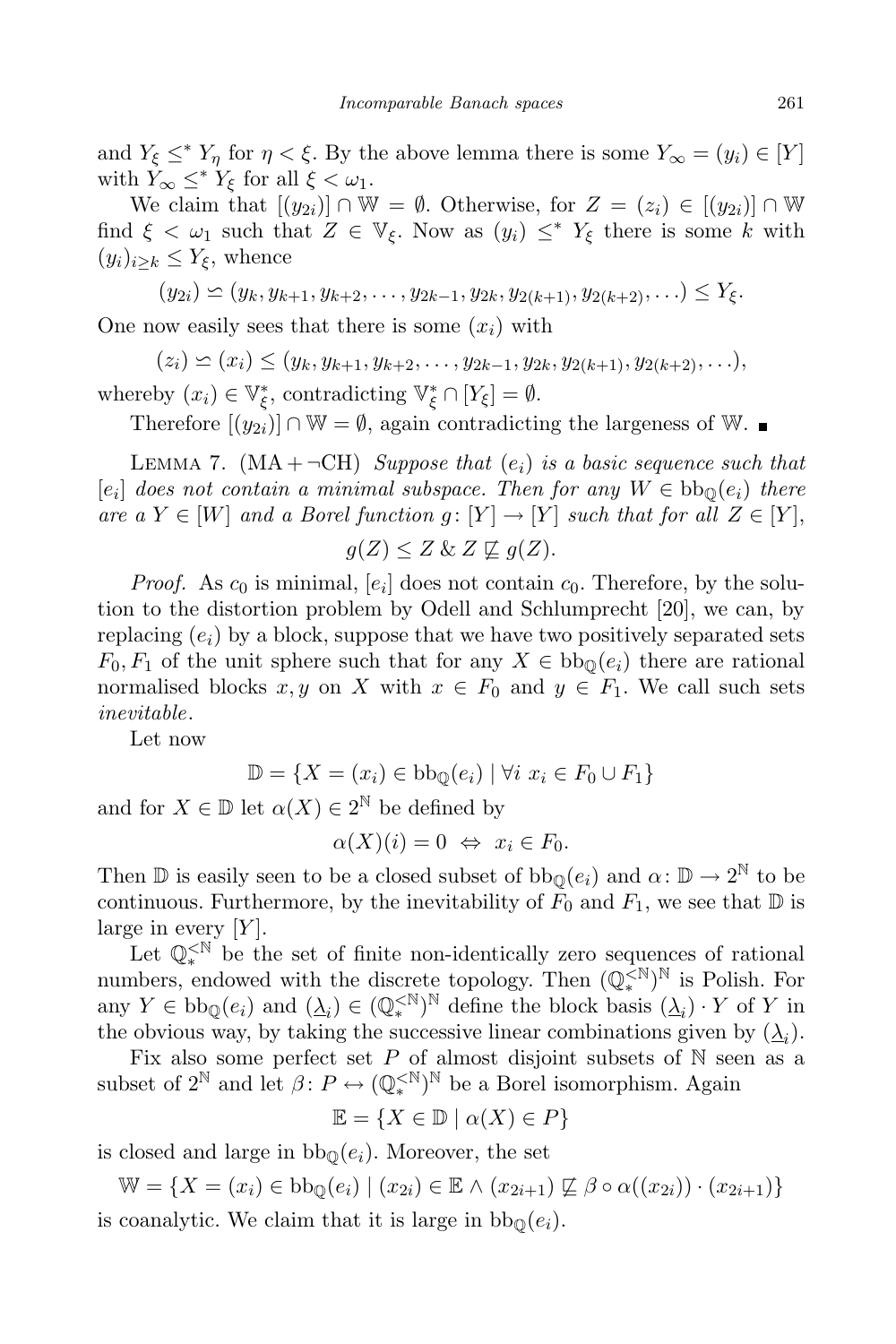To see this, let  $Y \in bb_0(e_i)$  be given and take, by inevitability of  $F_0$ and  $F_1$ , some  $(z_i) \in [Y]$  with  $z_{3i} \in F_0$  and  $z_{3i+1} \in F_1$ . As  $[z_{3i+2}]$  is not minimal, there is some  $X \leq (z_{3i+2})$  such that  $(z_{3i+2}) \not\sqsubseteq X$ . Take some  $(\underline{\lambda}_i) \in (\mathbb{Q}_*^{\lt N})^{\mathbb{N}}$  such that

$$
(\underline{\lambda}_i) \cdot (z_{3i+2}) \approx X,
$$

whence

$$
(z_{3i+2}) \not\sqsubseteq (\underline{\lambda}_i) \cdot (z_{3i+2}).
$$

We can now define some  $(v_i)$  by letting

$$
v_{2i+1} = z_{3i+2}
$$

and either  $v_{2i} = z_{3i}$  or  $v_{2i} = z_{3i+1}$  in such a way that

$$
\beta \circ \alpha((v_{2i})) = (\underline{\lambda}_i).
$$

This ensures that  $(v_i) \in \mathbb{W}$ . So as  $(v_i) \leq (z_i)$ , it is in [Y] and W is indeed large.

Take now some  $\Delta = (\delta_i)$  depending on the basis constant such that  $d(Y, Y') < \Delta$  implies  $Y \approx Y'$ , and moreover  $\delta_i < \frac{1}{2}$  $\frac{1}{2}d(F_0, F_1)$ . By Lemma 6 we can find a  $Y \in bb_0(e_i)$  such that II has a winning strategy  $\sigma$  in the game  $\partial_{Y}^{\mathbb{W}_{\Delta}^{*}}$ .

Suppose that  $X = (x_i)$  has been played by II according to the strategy  $\sigma$  as a response to Z played by I. As  $\sigma$  is winning for II,  $X \in \mathbb{W}_{\Delta}^*$ . Define  $\gamma(X) \in 2^{\mathbb{N}}$  by  $\gamma(X)(i) = 0$  if  $d(x_{2i}, F_0) < \delta_{2i}$  and  $\gamma(X)(i) = 1$  otherwise. Then  $\gamma$  is Borel from  $\mathbb{W}_{\Delta}^*$  to  $2^{\mathbb{N}}$ , and furthermore, since P was chosen to consist of almost disjoint subsets of  $\mathbb N$ , there is a unique  $\gamma^*(X) \in P$  such that

$$
\exists k \,\forall i \geq k \,\,\gamma(X)(i) = \gamma^*(X)(i).
$$

Again  $X \mapsto \gamma^*(X)$  is Borel.

Take some  $U = (u_i) \in \mathbb{W}$  such that  $\exists m \forall n \ge m \ ||u_n - x_n|| < \delta_n$ . Then  $\alpha((u_{2i})) = \gamma^*(X), \quad (u_{2i+1}) \approx (x_{2i+1}), \quad (u_{2i+1}) \not\sqsubseteq \beta \circ \alpha((u_{2i})) \cdot (u_{2i+1}).$ 

So since the basis is invariant up to equivalence by  $\Delta$ -perturbations we have

$$
(x_{2i+1}) \not\sqsubseteq \beta \circ \gamma^*(X) \cdot (x_{2i+1}).
$$

Let  $V \in [X]$  be the normalisation of  $\beta \circ \gamma^*(X) \cdot (x_{2i+1})$ . The function  $g: Z \mapsto$ V is Borel and obviously

$$
V \approx \beta \circ \gamma^*(X) \cdot (x_{2i+1}) \le (x_{2i+1}) \le Z,
$$

and as

$$
(x_{2i+1}) \not\sqsubseteq \beta \circ \gamma^*(X) \cdot (x_{2i+1}),
$$

also  $Z \not\sqsubseteq V$ .  $\blacksquare$ 

A Banach space is called *quasi-minimal* if any two subspaces have further isomorphic subspaces. The following is a standard observation.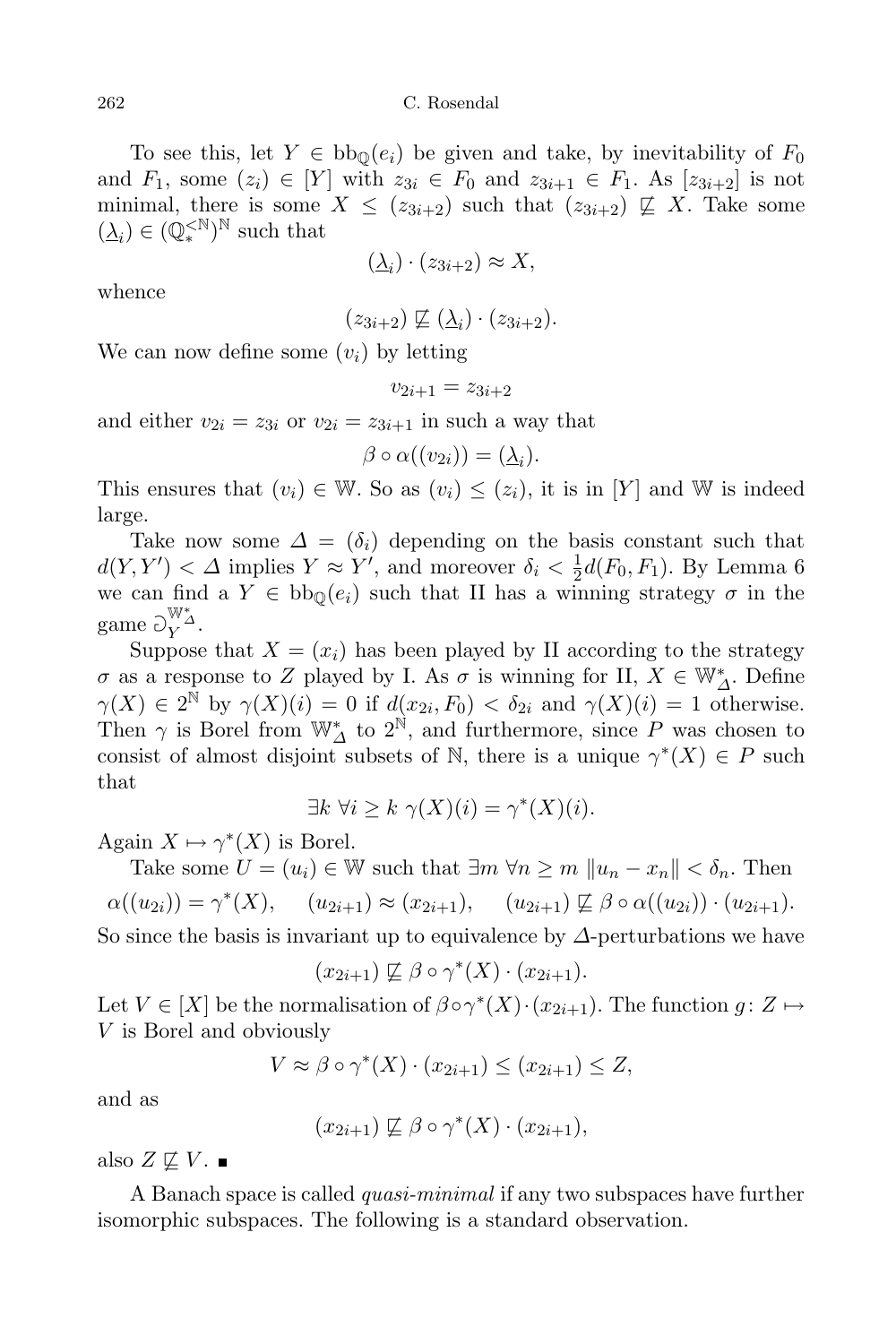LEMMA 8. Suppose  $[e_i]$  is quasi-minimal. Then  $\sqsubseteq$  is downwards  $\sigma$ -directed on  $bb_{\mathbb{Q}}(e_i)$ , i.e., any countable family has a common minorant.

*Proof.* Suppose that  $Y_i \in bb_0(e_i)$  are given, and define inductively  $Z_i \in$ [Y<sub>0</sub>] such that  $Z_i \sqsubseteq Y_i$  and  $Z_{i+1} \leq Z_i$ . Take some  $Z = (z_i) \leq^* Z_n$  for all n and notice as in the proof of Lemma 6 that  $(z_{2i}) \sqsubseteq Z_n$  for all n.

LEMMA 9. If R is a downwards  $\sigma$ -directed Borel quasi-order on a standard Borel space X, then R has either a perfect antichain or a minimal element.

Proof. This is a simple consequence of the results of L. Harrington, D. Marker and S. Shelah  $[14]$ , as we will see. Suppose that R did not have a perfect antichain. Then by their results there is a countable partition  $X = \bigcup X_n$  into Borel sets so that R is total on each piece, i.e., R can be written as a countable union of R-chains.

By another of their results this implies that for some countable ordinal  $\alpha$  there are Borel functions  $f_n: X_n \to 2^{\alpha}$  such that for any  $x, y \in X_n$ ,

$$
yRx \Leftrightarrow x \leq_{\text{lex}} y,
$$

where  $\leq_{\text{lex}}$  is the usual lexicographical ordering. In their terminology, R is linearisable on each  $X_n$ .

One can easily check that any subset of  $2^{\alpha}$  has a countable subset cofinal with respect to  $\leq_{\text{lex}}$ , so pulling it back by  $f_n$  it becomes coinitial in  $R|_{X_n}$ . Putting all these sets together one gets a countable subset of  $X$  coinitial with respect to R. So by downwards  $\sigma$ -directedness there is therefore a minimal element in X.  $\blacksquare$ 

In this connection, we should also mention an unpublished result of Khalid Kada (from his doctoral thesis at the University of Paris 6), which is the Borel version of Dilworth's theorem: If in a Borel ordering R all antichains are of size at most n (for some finite n), then there is a decomposition of the underlying space into n Borel R-chains.

After this series of lemmas we can now prove the theorem:

THEOREM 10. Let X be an infinite-dimensional Banach space. Then X contains either a minimal subspace or a continuum of pairwise incomparable subspaces.

Proof. By Gowers's quadrichotomy, X contains either a quasi-minimal subspace or a subspace with a basis such that any two disjointly supported subspaces are totally incomparable (see Gowers [10, Theorem 7.2] and the fact that H.I. spaces are quasi-minimal). In the latter case, any perfect set of almost disjoint subsets of N will give rise to subsequences of the basis spanning totally incomparable spaces, which would prove the theorem. So we can suppose that  $X = [e_i]$  is quasi-minimal for some basis  $(e_i)$ . If X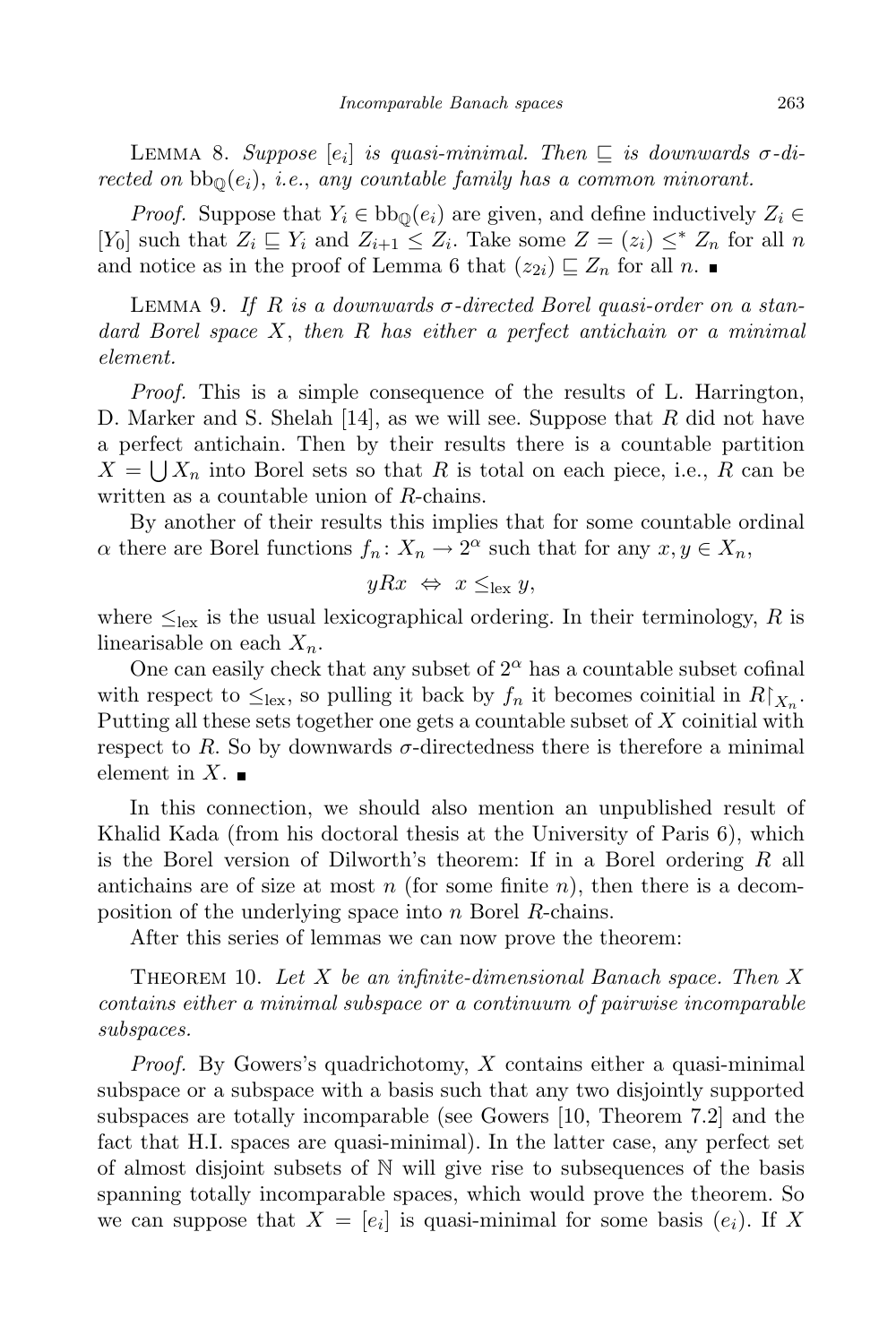does not contain a minimal subspace, we can choose  $Z \in bb_0(e_i)$  and a Borel function q as in Lemma 7 (under  $MA + \neg CH$  of course). So define the following property on subsets  $A, B$  of  $[Z]^2$ :

$$
\Phi(\mathbf{A}, \mathbf{B}) \Leftrightarrow \forall Y, V, W \in [Z] [YAV & VAW \rightarrow \neg YBW] & \forall Y \in [Z] (\neg YAg(Y)).
$$

We now wish to apply the second reflection theorem (see Kechris [17, Theorem (35.16) and the comments that follow]). For this we need to verify that  $\varPhi$  is

- (i) hereditary, i.e., if  $\Phi(\mathbf{A}, \mathbf{B})$  and  $\mathbf{A}' \subseteq \mathbf{A}, \mathbf{B}' \subseteq \mathbf{B}$ , then also  $\Phi(\mathbf{A}', \mathbf{B}')$ ;
- (ii) upward continuous in the second variable, i.e., if  $\Phi(\mathbf{A}, \mathbf{B}_n) \& \mathbf{B}_n$  $\subseteq B_{n+1}$  then also  $\Phi(A, \bigcup B_n);$
- (iii)  $\mathbf{\Pi}^1_1$  on  $\mathbf{\Sigma}^1_1$ , i.e., if  $\mathbf{A}, \mathbf{B} \subseteq \mathbb{N}^{\mathbb{N}} \times [Z]^2$  are  $\mathbf{\Sigma}^1_1$ , then the set

$$
\mathcal{A}_{\Phi} = \{ (x, y) \in \mathbb{N}^{\mathbb{N}} \times \mathbb{N}^{\mathbb{N}} \mid \Phi(\boldsymbol{A}_x, \boldsymbol{B}_y) \}
$$

is  $\mathbf{\Pi}^1_1$ .

Conditions (i) and (ii) should be clear. Condition (iii) is also easily seen, by noting that

$$
(x, y) \in \mathcal{A}_{\Phi} \Leftrightarrow
$$
  
\n
$$
\forall Y, V, W \in [Z] [(x, Y, V) \notin \mathbf{A} \lor (x, V, W) \notin \mathbf{A} \lor (y, Y, W) \notin \mathbf{B}]
$$
  
\n
$$
\& \forall Y \in [Z] (x, Y, g(Y)) \notin \mathbf{A}.
$$

Now, since  $\Phi(\sqsubseteq, \not\sqsubseteq)$ , there is by reflection some Borel set R containing  $\sqsubseteq$  such that  $\Phi(R, \mathcal{C}_R)$ . But then R is a Borel quasi-order, downwards  $\sigma$ -directed, as it contains  $\sqsubseteq$ , and without a minimal element, as witnessed by g. So R has a perfect antichain by the previous lemma, which then is an antichain for  $\Box$ as well.

The statement is therefore proved under the additional hypothesis of Martin's axiom and the negation of the continuum hypothesis. We will see that this is in fact sufficient to prove the theorem. By standard metamathematical facts and Shoenfield's absoluteness theorem it is enough to show that the statement we wish to prove is  $\Sigma_2^1$ .

It was proved by Ferenczi and the author in [9] that the property of having a block minimal subspace is  $\Sigma_2^1$ . To prove this, one uses Gowers's determinacy result and codings as above in order to continuously find an isomorphism between the space and a certain subspace, hence witnessing the minimality. This proof can be trivially modified to show that the property of having a minimal (i.e., not necessarily block minimal) subspace is also  $\Sigma^1_2$ . For now we only have to choose not a code for a subspace and an isomorphism, but a code for a subspace and an embedding. For the convenience of the reader, we have included the proof of this in an appendix.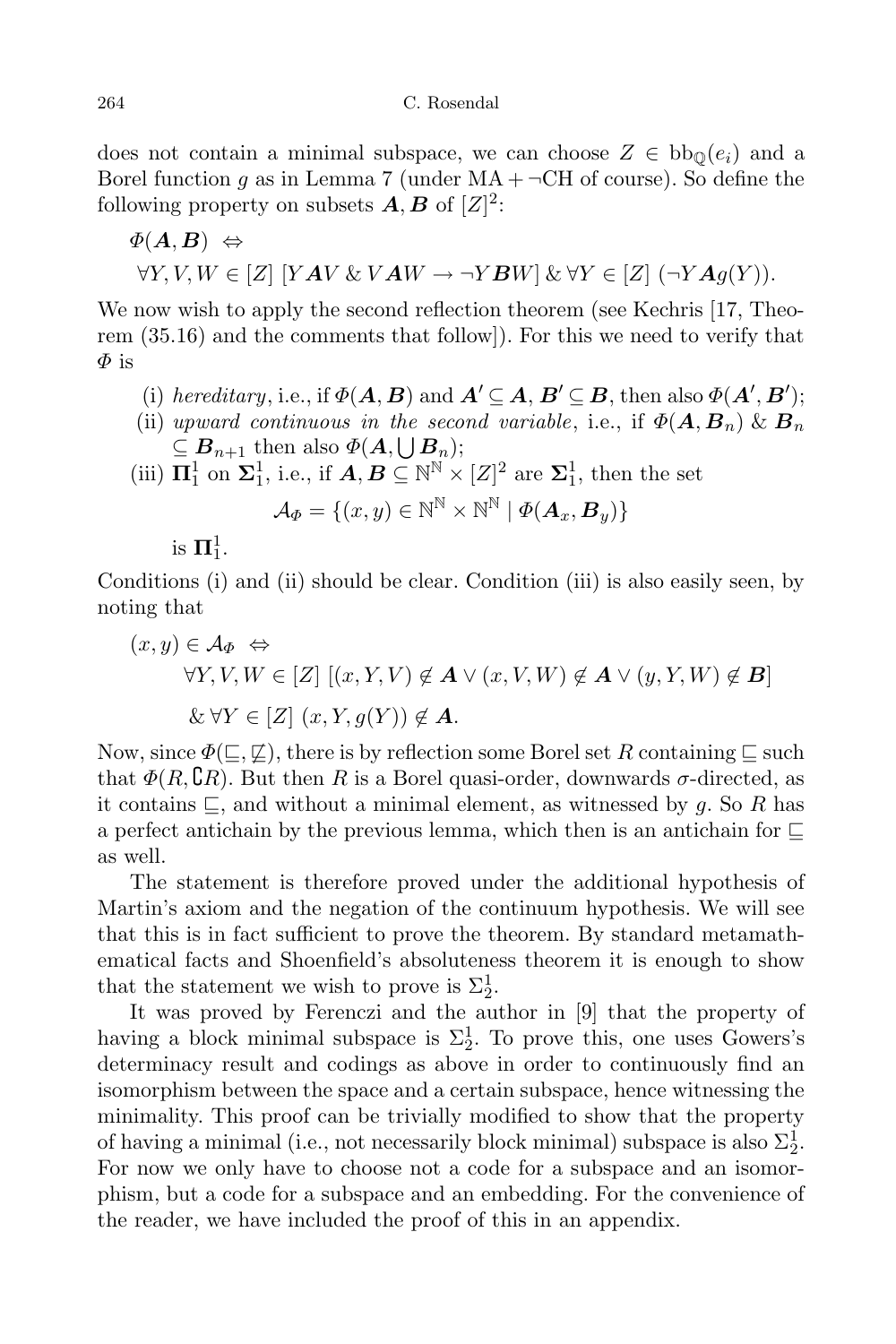On the other hand, the property of having a perfect antichain is obviously  $\Sigma_2^1$  by just counting quantifiers. So these remarks finish the proof.

V. Ferenczi has proved in a recent preprint [6] that for any infinite-dimensional Banach space, either the space contains a minimal subspace, or  $E_0$ Borel reduces to the relation of isomorphism between its subspaces. This, along with Theorem 1, reinforces our belief in the following conjecture:

CONJECTURE 11.  $E_0$  Borel reduces to the relation of isomorphism between the subspaces of any non-Hilbertian space.

A proof of this would certainly be a substantial improvement to the solution of the homogeneous space problem.

3. Ramsey type results. We will show two Ramsey type results and afterwards some applications to Banach space theory.

It is well known that there are no nice Ramsey properties for the product space  $[N]^N \times [N]^N$  as opposed to the simple Ramsey space  $[N]^N$ . That is, there are even quite simple relations not admitting a square  $[A]^N \times [B]^N$  that is either included in or disjoint from the relation.

We are interested in the case when the relation on the product is in fact a definable equivalence relation. Here the right question seems to be when there is a cube  $[A]^{\mathbb{N}}$  contained in one equivalence class. Now, if one lets two subsets of N be equivalent if and only if they have the same minimal element, then the relation has exactly  $\aleph_0$  classes and does not admit a homogeneous set.

On the other hand, if the relation is invariant under finite changes, such as  $E_0$ , then there are bigger chances that it should have a homogeneous set. We will show that in the case of analytic equivalence relations,  $E_0$  is in fact the minimal counterexample to the Ramsey property, in the sense that, if an analytic equivalence relation is invariant under finite changes and does not admit a homogeneous set, then  $E_0$  Borel reduces to it. In the same vein, it is shown that if an analytic equivalence relation does not admit a cube on which it has only countably many classes, then it has at least a perfect set of classes. We notice that both of these results are relatively direct consequences of the Silver and Glimm–Effros dichotomies in the case of the equivalence relation being Borel. But our results are motivated by applications to isomorphism of separable Banach spaces, which is true analytic, and the dichotomies are known not to hold in this generality.

The following result grew out of a discussion with S. Todorcevic, who also independently found a proof [22].

THEOREM 12. Let **E** be an analytic equivalence relation on  $[N]^N$ . Then either **E** has a continuum of classes or there is some  $A \in [\mathbb{N}]^{\mathbb{N}}$  such that **E**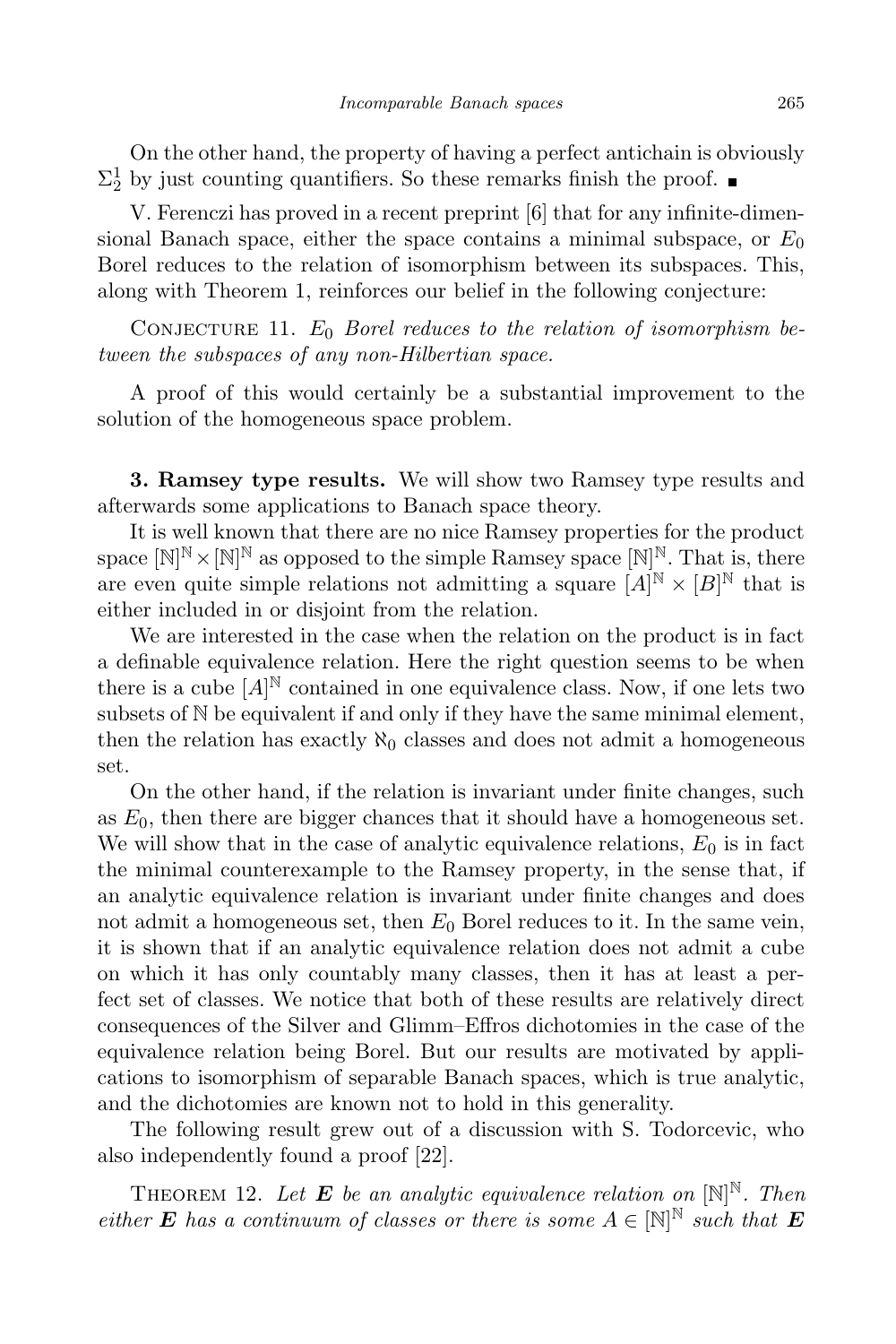only has a countable number of classes on  $[A]^{\mathbb{N}}$ . Moreover, the  $E_0$  class of A will intersect every  $\boldsymbol{E}\text{-class of }[A]^{\mathbb{N}}.$ 

*Proof.* We will first prove the theorem under  $MA + \neg CH$ . Assume that  $E$  does not have a continuum of classes. By Burgess's theorem (Exercise  $(35.21)$  in [17]) we can suppose that **E** has at most  $\aleph_1$  classes,  $(\mathbb{C}_{\xi})_{\omega_1}$ . Define  $P_{\xi}(A) \leftrightarrow [A]_{E_0} \cap \mathbb{C}_{\xi} \neq \emptyset$  and notice that this is an analytic  $E_0$ -invariant property. We can by simple diagonalisation find  $(A_{\xi})_{\omega_1}$  with  $A_{\xi} \subseteq^* A_{\eta}$  for  $\eta < \xi < \omega_1$  such that for all  $\xi < \omega_1$  either  $[A_\xi]^\mathbb{N} \subseteq P_\xi$  or  $[A_\xi]^\mathbb{N} \subseteq \mathbb{C}P_\xi$ . And by MA +  $\neg$ CH there is an  $A \subseteq^* A_{\xi}$  for all  $\xi < \omega_1$ .

Notice that by  $E_0$ -invariance of  $P_{\xi}$ , if  $B \subseteq^* A$  and  $[A]^{\mathbb{N}} \subseteq P_{\xi}$  or  $[A]^{\mathbb{N}} \subseteq \mathbb{C}P_{\xi}$ , then also  $[B]^{\mathbb{N}} \subseteq P_{\xi}$ , respectively  $[B]^{\mathbb{N}} \subseteq \mathbb{C}P_{\xi}$ . Therefore for all  $\xi < \omega_1$  either  $[A]^{\mathbb{N}} \subseteq P_{\xi}$  or  $[A]^{\mathbb{N}} \subseteq \mathbb{C}P_{\xi}$ .

Suppose now that  $B \in [A]^{\mathbb{N}}$ ,  $B \in \mathbb{C}_{\xi}$ . Then  $P_{\xi}(B)$  and therefore  $[A]^{\mathbb{N}} \subseteq P_{\xi}$ and  $P_{\xi}(A)$ , i.e.,  $\exists A' (A'E_0A \& A'EB)$ . This shows that  $[A]_{E_0}$  will intersect every E-class of  $[A]^{\mathbb{N}}$ . Moreover, as the properties  $P_{\xi}$  are stabilised on  $[A]^{\mathbb{N}}$ , for any  $B \in [A]^{\mathbb{N}}$  we have  $[[A]_{E_0}]_{E} = [[B]_{E_0}]_{E}$ . Since  $[A]_{E_0}$  is countable, this also implies that there are only countably many E-classes of  $[A]^{\mathbb{N}}$ .

Let us now check that the statement of the theorem is absolute. Saying that  $E$  has a continuum of classes is equivalent to saying that there is a compact perfect set  $K \subseteq [\mathbb{N}]^{\mathbb{N}}$  consisting of pairwise **E**-inequivalent points:

 $\exists K \subseteq [\mathbb{N}]^{\mathbb{N}}$  compact, perfect  $\forall C, D \in K \ (C = D \lor \neg C \mathbf{E} D).$ 

This is obviously a  $\Sigma_2^1$  statement.

For the other case, we wish to express the existence of some A such that  $[A]_{E_0}$  intersects every **E**-class of  $[A]^{\mathbb{N}}$ . However, on the face of it this is only a  $\Sigma_3^1$  statement, so we need to work a bit to reduce the complexity.

Choose first some Borel set  $\mathcal{B} \subseteq [\mathbb{N}]^{\mathbb{N}} \times [\mathbb{N}]^{\mathbb{N}} \times \mathbb{N}^{\mathbb{N}}$  such that for  $C, D \in [\mathbb{N}]^{\mathbb{N}}$ we have  $CED \Leftrightarrow \exists \alpha \in \mathbb{N}^{\mathbb{N}}$   $\mathcal{B}(C, D, \alpha)$ . Notice that as  $[A]_{E_0}$  intersects every **E**-class of  $[A]^{\mathbb{N}}$ , by the Jankov–von Neumann selection theorem there is a C-measurable selector  $f : [A]^{\mathbb{N}} \to \mathbb{N}^{\mathbb{N}}$  such that for any  $D \in [A]^{\mathbb{N}}$  there is an  $A'E_0A$  with  $\mathcal{B}(D, A', f(D))$ . That is, we can choose a witness to D being E-equivalent to some  $A'E_0A$  in a C-measurable way. But any C-measurable function can, by the theorem of Ellentuck and Louveau, be rendered continuous on a cube, i.e., there is some  $B \in [A]^{\mathbb{N}}$  such that the restriction of f to  $[B]^{\mathbb{N}}$  is continuous. Moreover, by the above,  $[[A]_{E_0}]_{E} = [[B]_{E_0}]_E$ , whence the other possibility can be written as

$$
\exists A, B \in [\mathbb{N}]^{\mathbb{N}} \exists f \colon [B]^{\mathbb{N}} \to \mathbb{N}^{\mathbb{N}} \text{ continuous}
$$
  

$$
(B \subseteq A \& [[A]_{E_0}]_{E} = [[B]_{E_0}]_{E} \& \forall D \in [B]^{\mathbb{N}} \exists A' \in [A]_{E_0} \mathcal{B}(D, A', f(D))).
$$

Since  $E_0$ -classes are countable and can be effectively enumerated given any element of the class, the statement is  $\Sigma_2^1$ . Therefore, by Shoenfield's abso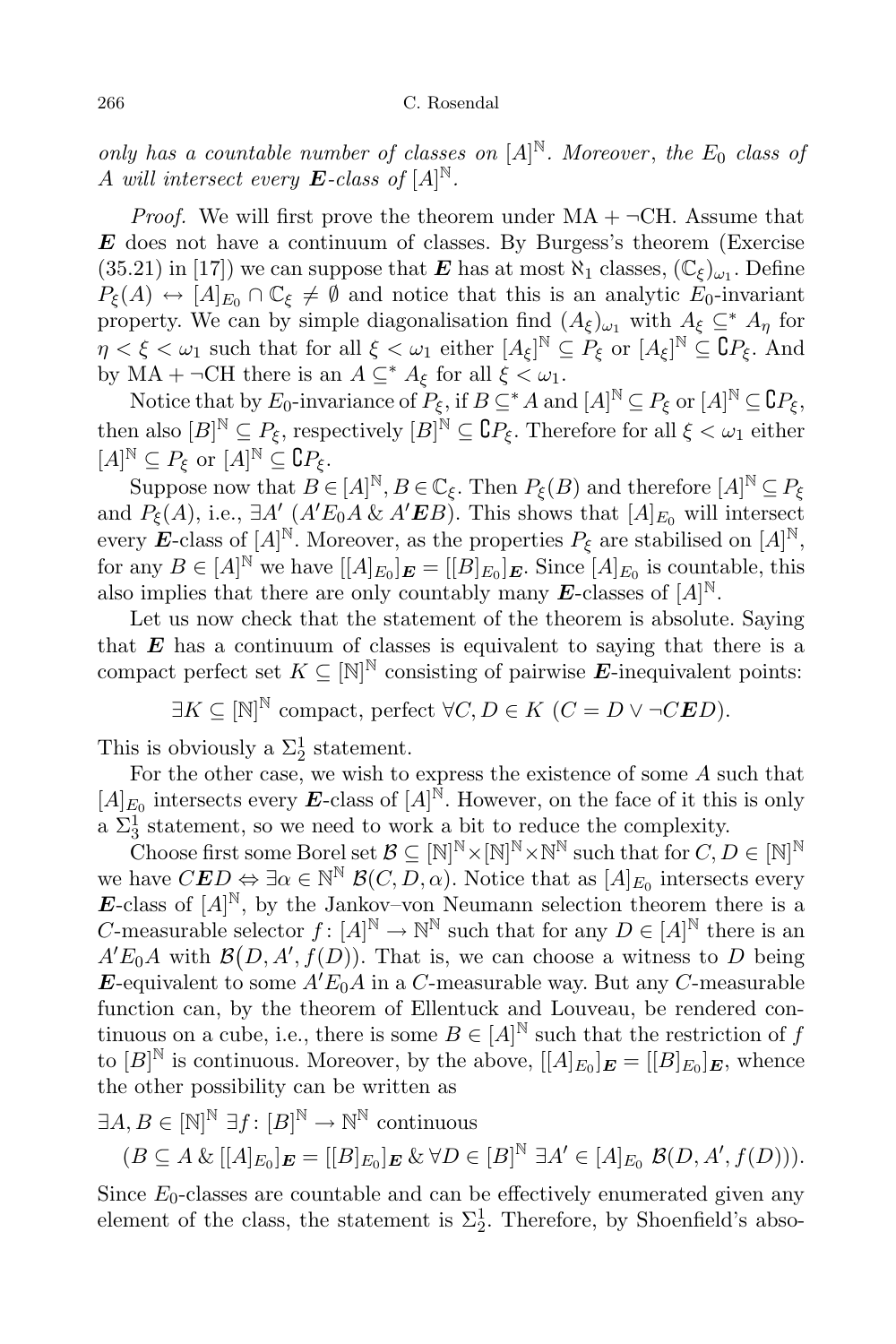luteness theorem and standard metamathematical facts it is enough to prove the result under  $MA + \neg CH$ .

Our next results render explicit the connection with the Borel reducibility ordering.

DEFINITION 13. For 
$$
A, B \subseteq \mathbb{N}
$$
 set  
\n $AE'_0B \Leftrightarrow \exists n |A \cap n| = |B \cap n| \wedge A \setminus n = B \setminus n$ .

It is easy to see that the  $E_0'$ -class of any infinite-coinfinite subset of N is dense in  $[N]^{\mathbb{N}}$  and in fact  $E'_0$  is generically ergodic. Moreover,  $E'_0$  is just a refinement of  $E_0$ .

 $\emph{LEMMA}$  14.  $E'_0$  is generically ergodic (i.e., any invariant set with the Baire property is either meagre or comeagre) and all classes  $[A]_{E'_0}$ , for A infinite-coinfinite, are dense.

*Proof.* Since  $[N]^N$  is cocountable in  $2^N$  we can restrict our attention to it. Suppose that some invariant set  $A$  is non-meagre; then there is some  $a \subseteq [0,n]$  such that A is comeagre in  $D_{a,n} = \{A \in [\mathbb{N}]^{\mathbb{N}} \mid A \cap [0,n] = a\}.$ So for any  $D_{b,m}$  there are  $c, d \subseteq [0, k]$ ,  $\max(n, m) < k$ , such that  $a \subseteq c$ ,  $b \subseteq d, |c| = |d|$ . Now for any  $A \in [\{k+1, k+2, \ldots\}]^{\mathbb{N}}$  we have  $\phi(c \cup A) :=$  $(d \cup A)E'_{0}(c \cup A)$  and  $\phi$  is a homeomorphism of  $D_{c,k} \subseteq D_{a,n}$  with  $D_{d,k}$ . But that means that the image of A is comeagre in  $D_{d,k} \subseteq D_{b,m}$  and is included in the saturation of A, which is A. So A is comeagre in the space.

If A is infinite-coinfinite, then for any  $D_{a,n}$  there are  $b, c \subseteq [0, k]$  such that  $b \supseteq a, n < k, A \cap [0,k] = c, b \cap [0,n] = a$  and  $|b| = |c|$ . So  $A =$  $(c \cup A/k)E'_{0}(b \cup A/k) \in D_{b,k} \subseteq D_{a,n}$ . And its class is dense.

PROPOSITION 15. Let **E** be a meagre equivalence relation on  $2^{\mathbb{N}}$  containing  $E'_0$ . Then  $E_0 \leq_{\text{B}} \mathbf{E}$ .

*Proof.* Let  $(D_n)$  be a decreasing sequence of dense open sets, such that  $\mathbf{E} \cap \bigcap_n D_n = \emptyset.$ 

We will inductively construct sequences  $b_0^n, b_1^n \in 2^{\lt N}$  for  $n \in \mathbb{N}$  such that for all  $n, |b_0^n| = |b_1^n|, \ \overline{b_0^n} = \overline{b_1^n} := #\{k \mid b_1^n(k) = 1\}.$  And if  $a_s :=$  $b_{s(0)}^0 \cap \cdots \cap b_{s(|s|-1)}^{|s|-1}$  for all  $s \in 2^{< \mathbb{N}}$ , then for any  $s, t \in 2^n$ ,  $N_{a_{s \cap 0}} \times N_{a_{t \cap 1}}$  $\subseteq D_{n+1}.$ 

Suppose that this can be done. Then define  $\alpha \mapsto \bigcup_n a_{\alpha \upharpoonright n} = a_{\alpha}$ . This is clearly continuous. If now  $\neg \alpha E_0 \beta$ , then for infinitely many  $n, \alpha(n) \neq \beta(n)$ . So for these  $n, (a_{\alpha}, a_{\beta}) \in N_{a_{\alpha \upharpoonright n+1}} \times N_{a_{\beta \upharpoonright n+1}} \subseteq D_{n+1}$ , which implies that  $(a_{\alpha}, a_{\beta}) \in \bigcap_k D_k \subseteq \mathbb{C}E.$ 

Conversely, if  $\alpha E_0 \beta$ , then for some N we have  $\forall n \ge N$   $\alpha(n) = \beta(n)$ . But then easily  $a_{\alpha} = a_{\alpha\restriction N} {\widehat{\phantom{\alpha}}} b_{\alpha(N)}^N {\widehat{\phantom{\alpha}}} b_{\alpha(N+1)}^{N+1} \cdots$  and  $a_{\beta} = a_{\beta\restriction N} {\widehat{\phantom{\alpha}}} b_{\alpha(N)}^N {\widehat{\phantom{\alpha}}} b_{\alpha(N+1)}^{N+1} \cdots$ , so by the construction,  $a_{\alpha}E_0^{\prime}\beta$ .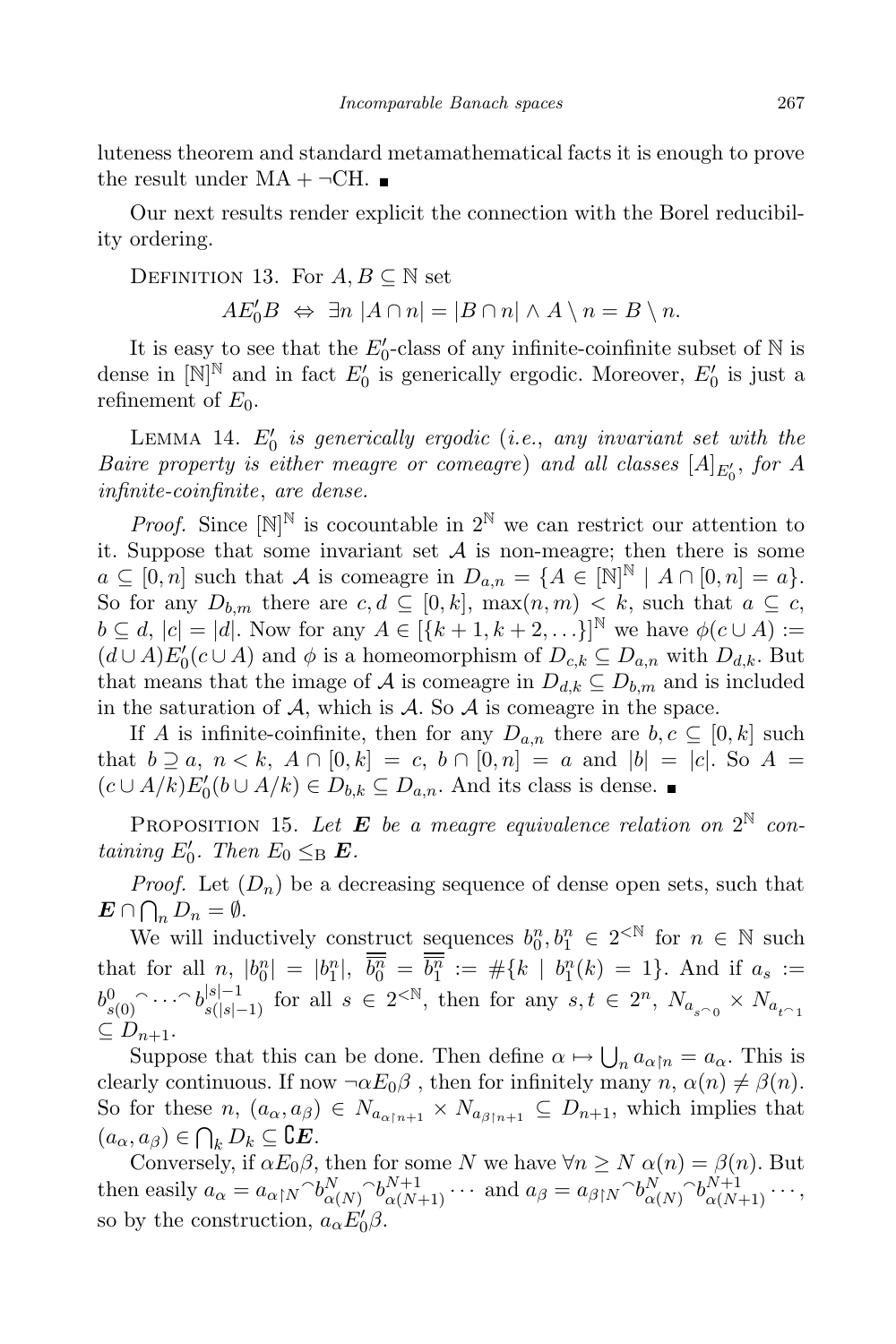## 268 C. Rosendal

Now for the construction: Suppose that  $b_0^n, b_1^n$  have been chosen for all  $m < n$ , enumerate  $2^n \times 2^n$  by  $(s_0, t_0), \ldots, (s_k, t_k)$  and take  $c_0^0, c_1^0 \in 2^{< N}$  such that  $N_{a_{s_0} \cap c_0^0} \times N_{a_{t_0} \cap c_1^0} \subseteq D_n$ . This can be done as  $D_n$  is dense and open in the product.

Extend  $c_0^0, c_1^0$  to  $c_0^1, c_1^1$  respectively in such a way that  $N_{a_{s_1} \frown c_0^1} \times N_{a_{t_1} \frown c_1^1}$  $\subseteq D_n$ .

Again, extend  $c_0^1, c_1^1$  to  $c_0^2, c_1^2$  respectively in such a way that  $N_{a_{s_2} \frown c_0^2}$  ×  $N_{a_{t_2} \cap c_1^2} \subseteq D_n$ , etc. 1

Finally, extend  $c_0^k, c_1^k$  to  $b_0^n, b_1^n$  respectively, so that  $|b_0^n| = |b_1^n|, \overline{b_0^n} = \overline{b_1^n}$ . This finishes the construction.

For the following, we recall that  $\forall^* x \ R(x)$  means that the set  $\{x \mid R(x)\}\$ is comeagre, where  $x$  varies over some Polish space.

THEOREM 16. Let **E** be an analytic equivalence relation on  $[N]^{\mathbb{N}}$  such that  $E'_0 \subseteq E$ , i.e.,  $E$  is  $E'_0$ -invariant. Then either  $E_0 \leq_c E$  or there is some  $A \in [\mathbb{N}]^{\mathbb{N}}$  such that **E** only has one class on  $[A]^{\mathbb{N}}$ .

*Proof.* By Corollary 3.5 of [15], if  $E_0 \nleq_{\text{c}} E$ , then E will be a decreasing intersection of  $\aleph_1$  smooth equivalence relations:

$$
\boldsymbol{E} = \bigcap_{\omega_1} \boldsymbol{E}_{\xi}, \quad \boldsymbol{E}_{\xi} \subseteq \boldsymbol{E}_{\eta}, \quad \eta < \xi < \omega_1.
$$

Let  $f_{\xi} \colon [\mathbb{N}]^{\mathbb{N}} \to \mathbb{R}$  be a Borel reduction of  $\mathbf{E}_{\xi}$  to identity on  $\mathbb{R}$ . Then for any  $A \in [\mathbb{N}]^{\mathbb{N}}$ , there is a  $B \in [A]^{\mathbb{N}}$  such that  $f_{\xi}$   $[[B]^{\mathbb{N}}$  is continuous. But since there is a dense  $E_{\xi}$ -class the function has to be constant, that is, there is only one class.

We construct inductively a  $\subseteq^*$ -decreasing sequence  $(A_{\xi})_{\omega_1}$  of infinite subsets of N, with each  $A_{\xi}$  being homogeneous for  $\mathbf{E}_{\xi}$ . Under MA +  $\neg$ CH such a sequence can be diagonalised to produce an infinite  $A_{\infty} \subsetneq^* A_{\xi}$  for all  $\xi < \omega_1$ . Now as  $A_{\infty} \subsetneq^* A_{\xi}$  it is easily seen that  $A_{\infty}$  is  $E'_0$ -equivalent with some subset of  $A_{\xi}$  and therefore also  $\mathbf{E}_{\xi}$ -equivalent with  $A_{\xi}$  itself. Furthermore, the same holds for any infinite subset of  $A_{\infty}$ , so  $A_{\infty}$  is homogeneous for all of the  $E_{\xi}$  and therefore for E as well.

As before, one sees that the property of having a homogeneous set is  $\Sigma_2^1$ , so we need only check that continuously reducing  $E_0$  is  $\Sigma_2^1$ . For this it is easier to work with  $E_0$  as defined on  $2^{\mathbb{N}}$  by  $\alpha E_0 \beta \Leftrightarrow \exists n \forall m \ge n \alpha_m = \beta_m$ . This is easily seen to be continuously bireducible with  $E_0$ , and moreover, it has the advantage that its restriction to any dense  $G_{\delta}$  subset of  $2^{\mathbb{N}}$  is again continuously bireducible with  $E_0$ . So the property of reducing  $E_0$  (or equivalently  $E_0$ ) can be written as:

$$
\exists f \colon 2^{\mathbb{N}} \to [\mathbb{N}]^{\mathbb{N}} \text{ continuous} \quad [\forall^* \alpha \in 2^{\mathbb{N}} \ \forall \beta \in [\alpha]_{\widetilde{E}_0} \ (f(\alpha) \mathbf{E} f(\beta)) \ \& \ \forall \alpha, \beta \in 2^{\mathbb{N}} \ (\alpha \widetilde{E}_0 \beta \vee \neg f(\alpha) \mathbf{E} f(\beta))].
$$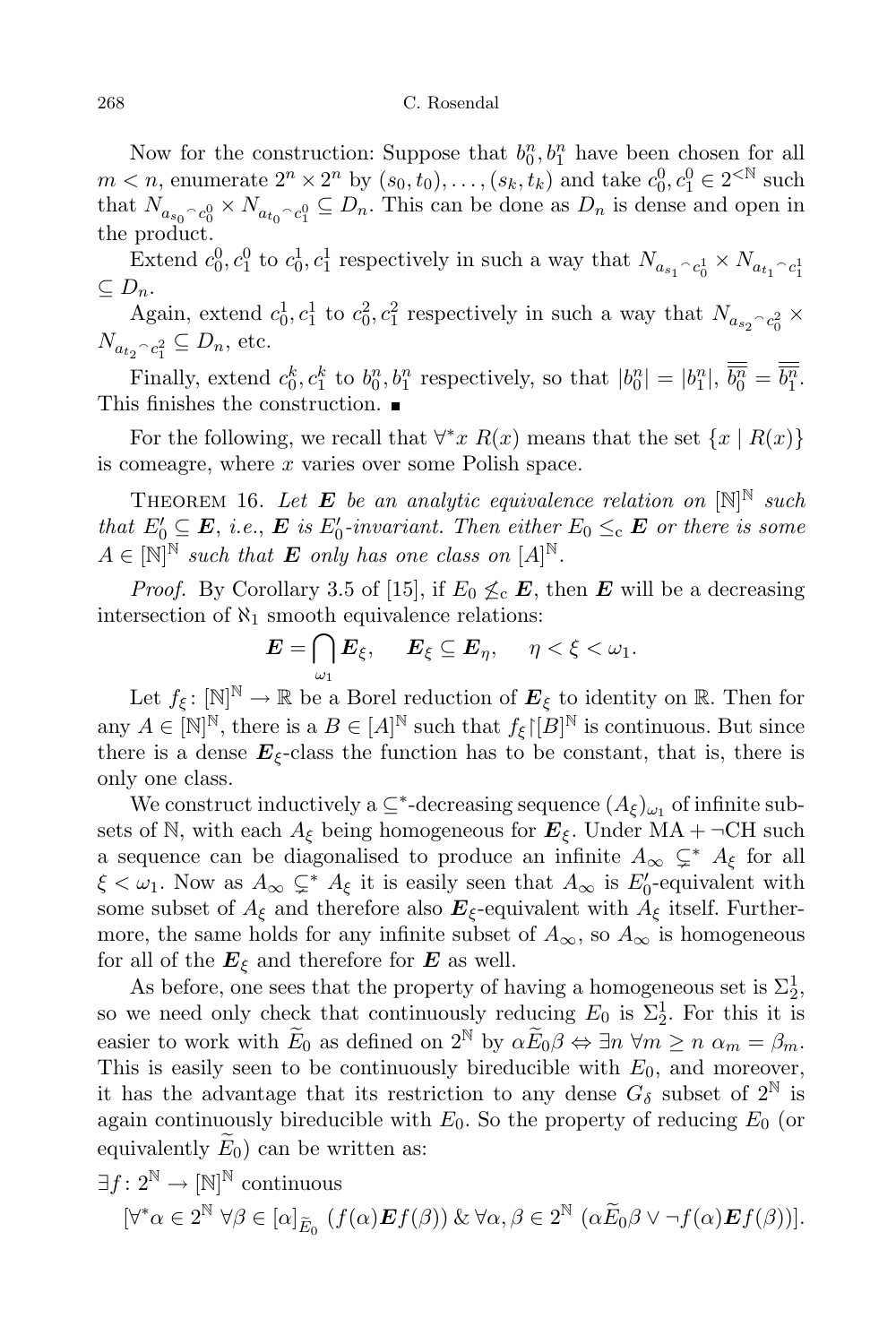So as the quantifier  $\forall \beta \in [\alpha]_{E_0}$  is over a countable set and the category quantifier ∀ ∗ preserves analyticity (see Theorem (29.22) in [17]), the statement is  $\Sigma^1_2$ .

4. Applications to Banach space theory. To avoid trivialities, let us suppose that all Banach spaces considered in this section are separable and infinite-dimensional.

In the course of the solution of the homogeneous space problem W. T. Gowers showed the following amazing result about the structure of subspaces of a Banach space: If  $X$  is a Banach space, then it contains either an unconditional basic sequence or an H.I. subspace [10].

Here an H.I. (hereditarily indecomposable) space  $Y$  is one in which no two infinite-dimensional subspaces form a direct sum. This property, which passes to subspaces, ensures that Y cannot be isomorphic to any of its subspaces and cannot contain any unconditional basic sequence. Therefore, in the classification of the subspaces of a Banach space one can always suppose to be dealing with an H.I. space or a space with an unconditional basis.

PROPOSITION 17. Let  $(e_i)$  be a basic sequence in a Banach space. Then either  $E_0$  Borel reduces to isomorphism of spaces spanned by subsequences of the basis or there is some infinite  $A \subseteq \mathbb{N}$  such that  $[e_i]_A \cong [e_i]_B$  for any infinite  $B \subseteq A$ .

*Proof.* Define the following equivalence relation on  $[N]^N$ :

$$
A \cong B \Leftrightarrow [e_i]_A \cong [e_i]_B.
$$

Then  $\cong$  is analytic and extends  $E'_0$ . For suppose that  $AE'_0B$ . Then  $[e_i]_A$  and  $[e_i]_B$  are spaces of the same finite codimension in  $[e_i]_{A\cup B}$  and are therefore isomorphic. So the result follows from Theorem 16.

Example 18 (Hereditarily indecomposable spaces). Suppose that a hereditarily indecomposable space  $X$  is given. Then, as any Banach space contains a (conditional) basic sequence, we can suppose that  $X$  has a basis  $(e_i)$ . By Proposition 17, if  $E_0$  does not reduce, there is a subsequence spanning a space isomorphic to some proper subspace, which contradicts the properties of H.I. spaces. So  $E_0$  reduces to isomorphism of its subspaces. On the other hand, Theorem 1 shows that it has a continuum of incomparable subspaces, since it obviously cannot contain a minimal subspace. We can also mention a simple way to see that any H.I. space contains a continuum of non-isomorphic spaces: it is rather easy to see that there is a family  $(A_r)_{r \in \mathbb{R}}$  of infinite subsets of N such that if  $r < s$  then  $A_r \subsetneq A_s$ . So the spaces  $[e_i]_{i \in A_r}$  are all isomorphic.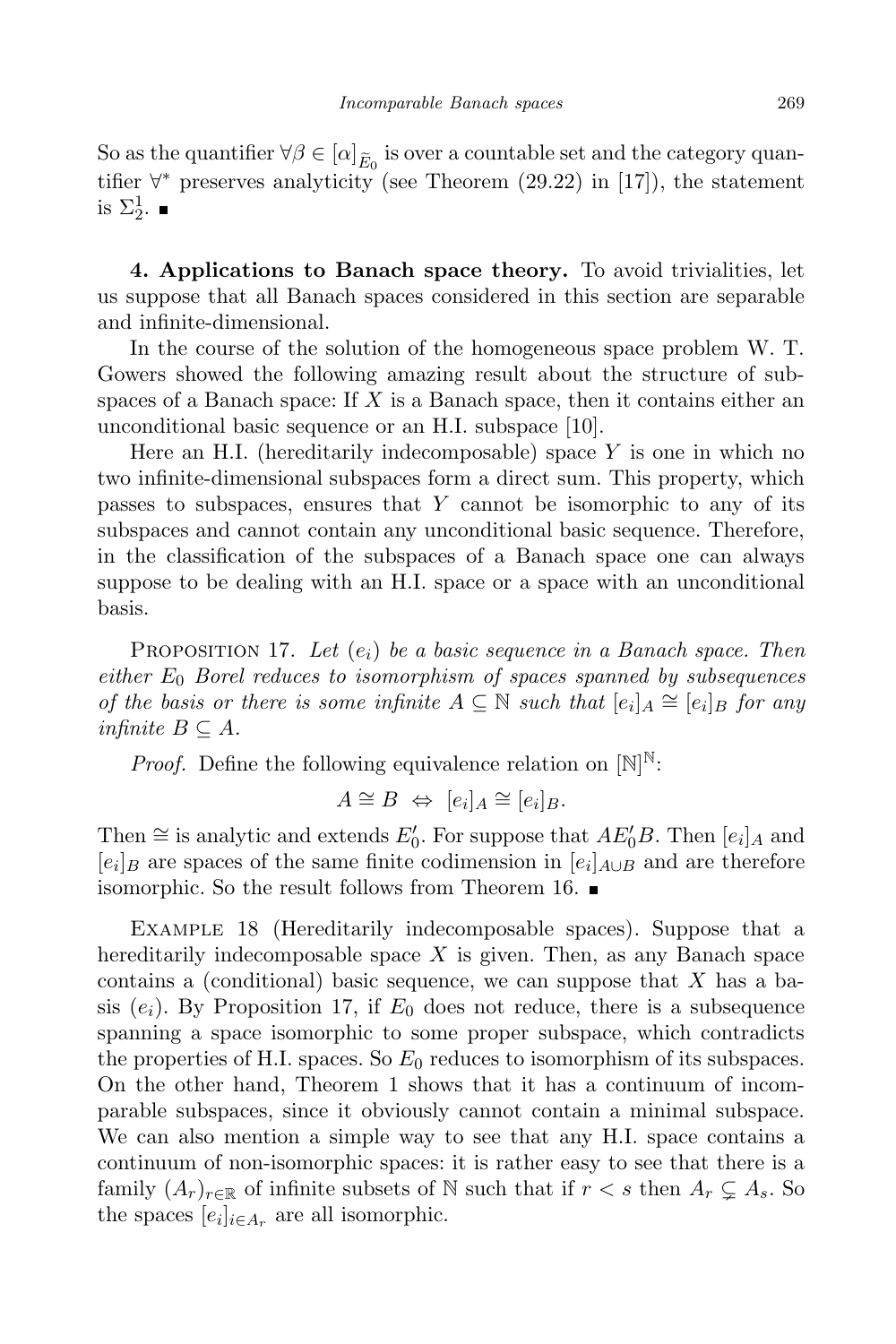THEOREM 19. Let  $X$  be a Banach space such that the isomorphism relation between its subspaces does not reduce  $E_0$ . Then X contains a reflexive subspace with an unconditional basis all of whose subsequences span isomorphic spaces.

*Proof.* Suppose that  $E_0$  does not reduce to isomorphism between subspaces of  $X$ . Then using Gowers's dichotomy we can find a subspace  $Y$  with an unconditional basis. Now, a recent result due to Ferenczi and Galego [7] says that  $E_0$  Borel reduces to the isomorphism relation between subspaces of  $c_0$  and  $\ell_1$ . So by James's characterisation of reflexivity, this basis must span a reflexive space, and by applying Proposition 17, we have our result.  $\blacksquare$ 

Let us notice that if a basis  $(e_i)$  has the property that no two disjointly supported block basic sequences are equivalent, then one can show that it satisfies

$$
(e_i)_A \approx (e_i)_B \Leftrightarrow [e_i]_A \cong [e_i]_B \Leftrightarrow AE'_0B.
$$

See the work of Gowers and Maurey [12] for unconditional examples of such bases. An important precursor of their spaces can also be found in the article [2] by S. F. Bellenot. Therefore, as  $E'_0$  and  $E_0$  are Borel bireducible, there are bases on which both equivalence and isomorphism between subsequences are exactly of complexity  $E_0$ .

We will now see an extension of some results by Ferenczi and the author [8], and Kalton [16].

THEOREM 20. Let  $(e_i)$  be an unconditional basic sequence. Then either  $E_0$  Borel reduces to isomorphism of spaces spanned by subsequences of the basis, or any space spanned by a subsequence is isomorphic to its square and its hyperplanes. And there is some infinite  $A \subseteq \mathbb{N}$  such that for any infinite  $B\subseteq A, [e_i]_A\cong [e_i]_B.$ 

*Proof.* Define the relation  $\cong$  on  $[N]^N$  as in the proof of Proposition 17. By Proposition 15, one sees that if  $E_0 \nleq_B \cong$ , then  $\cong$  must be non-meagre and therefore by Kuratowski–Ulam have a non-meagre class, which again by Lemma 14 is comeagre. So we can suppose we have some comeagre class  $\mathcal{A} \subseteq \mathbb{N}^{\mathbb{N}}$ . Seeing  $\mathbb{N}^{\mathbb{N}}$  as a comeagre subspace of  $2^{\mathbb{N}}$ ,  $\mathcal{A}$  is also comeagre in  $2^{\mathbb{N}}$ . There is therefore a partition  $A_0, A_1$  of  $\mathbb{N}$  and subsets  $B_0 \subseteq A_0, B_1 \subseteq$ A<sub>1</sub> such that for any  $C \subseteq \mathbb{N}$ , if  $C \cap A_0 = B_0$  or  $C \cap A_1 = B_1$ , then  $C \in \mathcal{A}$ . In particular,  $B_0, B_1, B_0 \cup B_1 \in \mathcal{A}$ . Moreover, as the complement operation is a homeomorphism of  $2^{\mathbb{N}}$  with itself, there is some C such that  $C,$   $C \in \mathcal{A}$ . So identifying subsets of N with the Banach spaces they generate and using the fact that the basis is unconditional, and therefore that disjoint subsets form direct sums, we can calculate:

$$
\mathbb{N} = C \cup \mathbb{C}C \cong C \oplus \mathbb{C}C \cong B_0 \oplus B_0 \cong B_0 \oplus B_1 \cong B_0 \cup B_1 \cong B_0.
$$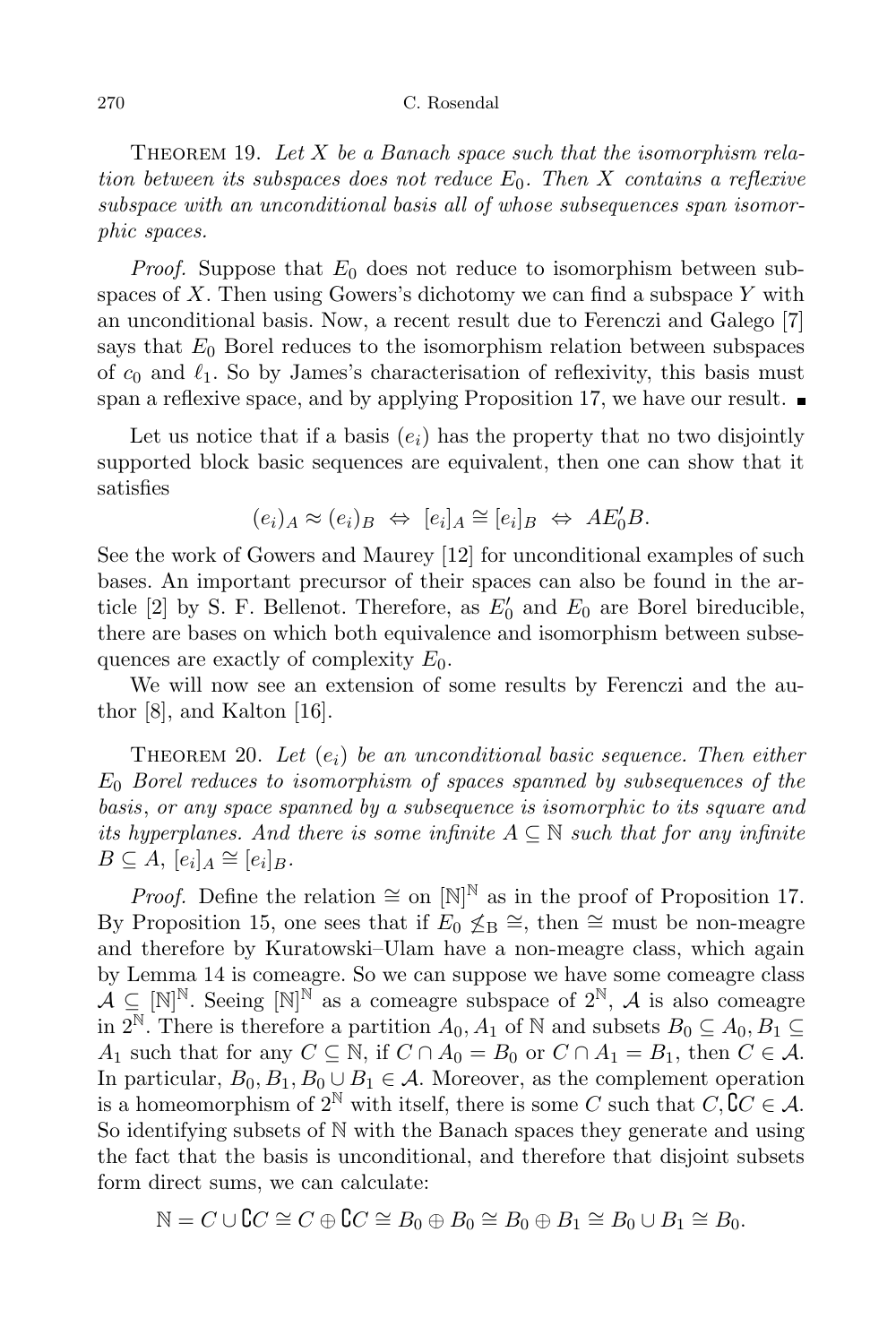So  $\mathbb{N} \in \mathcal{A}$  and  $\mathcal{A}$  consists of spaces isomorphic to their squares. Now for any  $D \subseteq \mathbb{N},$ 

 $\mathbb{N} \oplus D \cong B_0 \oplus B_1 \oplus D \cong [B_0 \cup (D \cap A_1)] \oplus [B_1 \cup (D \cap A_0)] \cong \mathbb{N} \oplus \mathbb{N} \cong \mathbb{N}.$ This in particular shows that  $[e_i]_N$  is isomorphic to its hyperplanes.

We now notice that the argument is quite general, in the sense that we could have begun from any  $[e_i]_A$  instead of  $[e_i]_N$ , and therefore the results hold for any space spanned by a subsequence. The last statement of the theorem follows from Proposition 17.

Kalton [16] showed that if an unconditional basis only has a countable number of isomorphism classes on the subsequences of the basis, then the space spanned is isomorphic to its square and hyperplanes. The above result is along the same lines and we should mention that one can get uniformity results with a bit of extra care in the proof; see the article [8] by Ferenczi and the author for this.

Notice that permutative equivalence between subsequences of a basis  $(e_i)$ induces an analytic equivalence relation on  $[N]^N$  as follows:

 $A \sim_{\text{D}} B \Leftrightarrow (e_i)_{i \in A}$  is permutatively equivalent to  $(e_i)_{i \in B}$ .

P. Casazza drew my attention to the following theorem from [4] (Proposition 6.2).

THEOREM 21 (Bourgain, Casazza, Lindenstrauss, Tzafriri). If  $(e_i)_{\mathbb{N}}$  is an unconditional basic sequence permutatively equivalent to all of its subsequences, then there is a permutation  $\pi$  of N such that  $(e_{\pi(i)})_N$  is subsymmetric.

Their statement of the theorem is slightly more general, but the general case is easily seen to follow from the infinite-dimensional Ramsey theorem of Galvin and Prikry (Theorem (19.11) in [17]).

PROPOSITION 22. Let  $(e_i)$ <sub>N</sub> be an unconditional basic sequence. Then either  $E_0$  reduces to the relation of permutative equivalence of the subsequences of the basis, or there is some  $B \in [\mathbb{N}]^{\mathbb{N}}$  such that  $(e_i)_{i \in B}$  is subsymmetric.

*Proof.* Notice first that if  $AE'_0B$ , then also  $A \sim_{\text{p}} B$ . In other words, the relation  $\sim_p$  on  $[N]^N$  is  $E'_0$ -invariant. So if  $E_0$  does not Borel reduce to  $\sim_p$ , then by Theorem 16 there is some  $A \in [\mathbb{N}]^{\mathbb{N}}$  such that  $A \sim_{\mathfrak{p}} B$  for all  $B \in [A]^{\mathbb{N}}$ . List A increasingly as  $a_0 < a_1 < a_2 < \cdots$ . Then

$$
e_{a_0},e_{a_1},e_{a_2},\ldots
$$

is permutatively equivalent to all of its subsequences, whence by Theorem 21 there is some permutation  $\pi$  of A such that

$$
e_{\pi(a_0)}, e_{\pi(a_1)}, e_{\pi(a_2)}, \ldots
$$

is subsymmetric.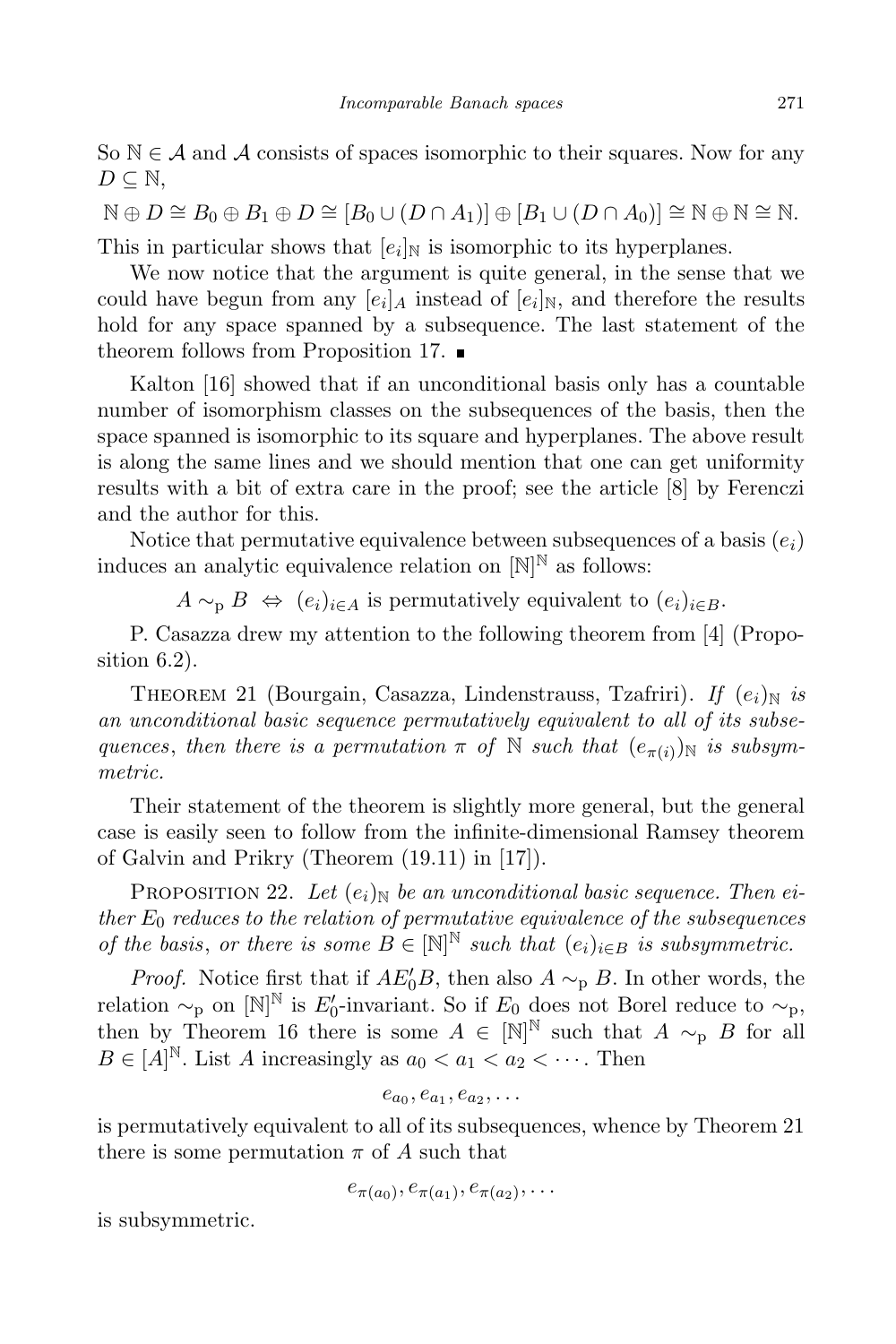Choose now some strictly increasing sequence  $n_0 < n_1 < n_2 < \cdots$  of elements of A such that also

$$
\pi(n_0) < \pi(n_1) < \pi(n_2) < \cdots.
$$

Then

$$
e_{\pi(n_0)}, e_{\pi(n_1)}, e_{\pi(n_2)}, \ldots
$$

is a subsequence of  $e_{\pi(a_0)}, e_{\pi(a_1)}, e_{\pi(a_2)}, \ldots$ , and hence subsymmetric. Moreover, the set  $B = {\pi(n_0), \pi(n_1), \pi(n_2), \ldots}$  is increasingly enumerated, so  $(e_i)_{i \in B}$  is subsymmetric.  $\blacksquare$ 

In connection with the above results, the reviewer drew my attention to the following result of Bourgain, Rosenthal and Schechtman and the question it naturally poses:

THEOREM 23 ([5]). For  $1 < p < \infty$ ,  $p \neq 2$ , there are at least  $\aleph_1$  nonisomorphic complemented subspaces of  $L_p$ .

Obviously, this result is not satisfactory, as one should expect a continuum of such subspaces. Can the methods used in this paper say something about this problem?

Acknowledgements. This article was written while the author was a doctoral student in Paris under the direction of Alain Louveau. I am sincerely grateful for all his help and the interest he showed in my work. Many thanks are also due to Valentin Ferenczi for friendship and numerous conversations on the subject. Finally, I am grateful to the reviewer for extensive comments, substantially improving the presentation of this paper.

Appendix. For the convenience of the reader, we include the proof that having a minimal subspace is  $\Sigma_2^1$ . This is a slightly amended version of the proof in [9] showing that having a block-minimal subspace is a  $\Sigma^1_2$ property.

So suppose that  $X$  has a minimal subspace and that it does not contain  $c_0$ . Then it has a minimal subspace with a basis  $(e_i)$  and positively separated inevitable sets  $F_0, F_1$  in the unit sphere of  $[e_i]$ . (Again this follows from the results of Odell and Schlumprecht [20, 21].)

We let  $\mathbb{D} = \{Y = (y_i) \in bb_0(e_i) \mid \forall i \ y_i \in F_0 \cup F_1\}$  and as in Lemma 7 let  $\alpha(Y) \in 2^{\mathbb{N}}$  be defined by  $\alpha(Y)(i) = 0 \leftrightarrow y_i \in F_0$ . Again  $\mathbb{D}$  is large in [Z] for any  $Z \in \text{bb}_{\mathbb{Q}}(e_i)$ . Furthermore, let  $\beta \colon 2^{\mathbb{N}} \leftrightarrow (\mathbb{Q}_*^{\leq \mathbb{N}})^{\mathbb{N}}$  be some fixed recursive isomorphism.

Given a  $Y = (y_i) \in bb_{\mathbb{Q}}(e_i)$ , any element  $(\underline{\lambda}_i) \in (\mathbb{Q}_*^{\leq N})^N$  codes a unique infinite sequence of block vectors (not necessarily consecutive) of Y, which we denote by  $(\underline{\lambda}_i) \times Y$ . So due to the minimality of  $[e_i]$  there is for any  $Y = (y_i) \in bb_{\mathbb{Q}}(e_i)$  some  $(\underline{\lambda}_i) \in (\mathbb{Q}_*^{<\mathbb{N}})^{\mathbb{N}}$  such that  $(e_i) \approx (\underline{\lambda}_i) \times Y$  (a standard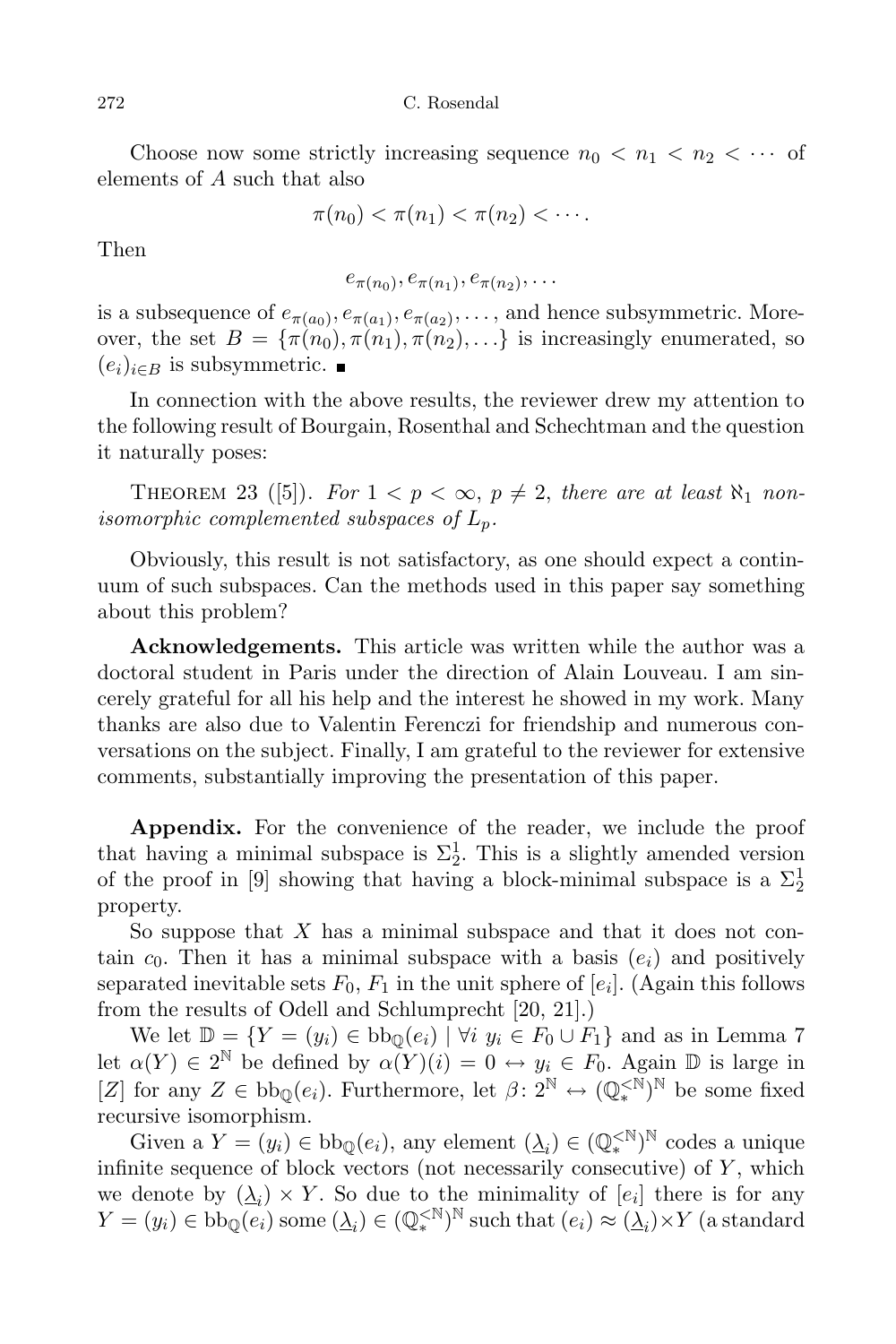Set  $\mathbb{W} = \{ Y = (y_i) \in \text{bb}_{\mathbb{Q}}(e_i) \mid (y_{2i}) \in \mathbb{D} \land (e_i) \approx \beta \circ \alpha(y_{2i}) \times (y_{2i+1}) \}.$ This is a Borel subset of  $bb_{\mathbb{Q}}(e_i)$ .

We claim that W is large in  $bb_{\mathbb{Q}}(e_i)$ . For suppose that  $Z \in bb_{\mathbb{Q}}(e_i)$  is given. Take some  $V = (v_i) \in \mathbb{D} \cap [Z]$  and a  $(\underline{\lambda}_i) \in (\mathbb{Q}_*^{\leq N})^N$  such that  $(e_i) \approx$  $(\underline{\lambda}_i) \times (v_{3i+2})$ . Choose  $y_{2i} = v_{3i}$  or  $y_{2i} = v_{3i+1}$  such that  $\beta \circ \alpha(y_{2i}) = (\underline{\lambda}_i)$ and put  $y_{2i+1} = v_{3i+2}$ . Then obviously  $Y \leq V \leq Z$  and  $Y \in \mathbb{D}$ .

So by Gowers's theorem [10], for any  $\Delta > 0$  there is a winning strategy  $\tau$  for II for producing blocks in W<sub> $\Delta$ </sub> in some  $Y = (y_i) \leq (e_i)$ . If  $\Delta = (\delta_n)$  is chosen small enough such that  $\delta_n < \frac{1}{2}$  $\frac{1}{2}d(F_0, F_1)$  for all n, then we can modify  $\tau$  a bit in such a way that the vectors of even index played by II are outright in  $F_0 \cup F_1$ . So if  $\Delta$  is chosen small enough, a perturbation argument shows that  $\tau$  is in fact a strategy for playing blocks in W.

This shows that if  $X$  has a minimal subspace, but does not contain an isomorphic copy of  $c_0$ , then there are a basic sequence  $(e_i)$ , an element  $Y \in bb_{\mathbb{Q}}(e_i)$  and a continuous function  $\Theta \colon [Y] \to \overline{\text{span}}(e_i)^{\mathbb{N}}$ , defined by

$$
\Theta(Z) = \beta \circ \alpha((\tau(Z))_{2i}) \times ((\tau(Z))_{2i+1}),
$$

such that for all  $Z \in [Y]$ , we have  $\overline{\text{span}}(\Theta(Z)) \subseteq \overline{\text{span}}(Z)$  and  $(e_i) \approx \Theta(Z)$ . On the other hand, containing a copy of  $c_0$  is evidently a  $\Sigma_1^1$  property, so the disjunction of the two becomes  $\Sigma_2^1$ .

## References

- [1] J. Bagaria and J. López-Abad, Weakly Ramsey sets in Banach spaces, Adv. Math. 160 (2001), 133–174.
- [2] S. F. Bellenot, The Banach spaces of Maurey and Rosenthal and totally incomparable bases, J. Funct. Anal. 95 (1991), 96–105.
- [3] B. Bossard, A coding of separable Banach spaces. Analytic and coanalytic families of Banach spaces, Fund. Math. 172 (2002), 117–152.
- [4] J. Bourgain, P. G. Casazza, J. Lindenstrauss and L. Tzafriri, Banach spaces with a unique unconditional basis, up to permutation, Mem. Amer. Math. Soc. 54 (1985), no. 322.
- [5] J. Bourgain, H. P. Rosenthal and G. Schechtman, An ordinal  $L^p$ -index for Banach spaces, with application to complemented subspaces of  $L^p$ , Ann. of Math. (2) 114 (1981), 193–228.
- [6] V. Ferenczi, Minimality, homogeneity and topological 0-1 laws for block-subspaces in a Banach space, preprint.
- [7] V. Ferenczi and E. M. Galego, Equivalence relations which are Borel reducible to isomorphism between separable Banach spaces, preprint.
- [8] V. Ferenczi and C. Rosendal, On the number of non-isomorphic subspaces of a Banach space, Studia Math., to appear.
- [9]  $\quad$ ,  $\quad$ , *Ergodic Banach spaces*, Adv. Math., to appear.